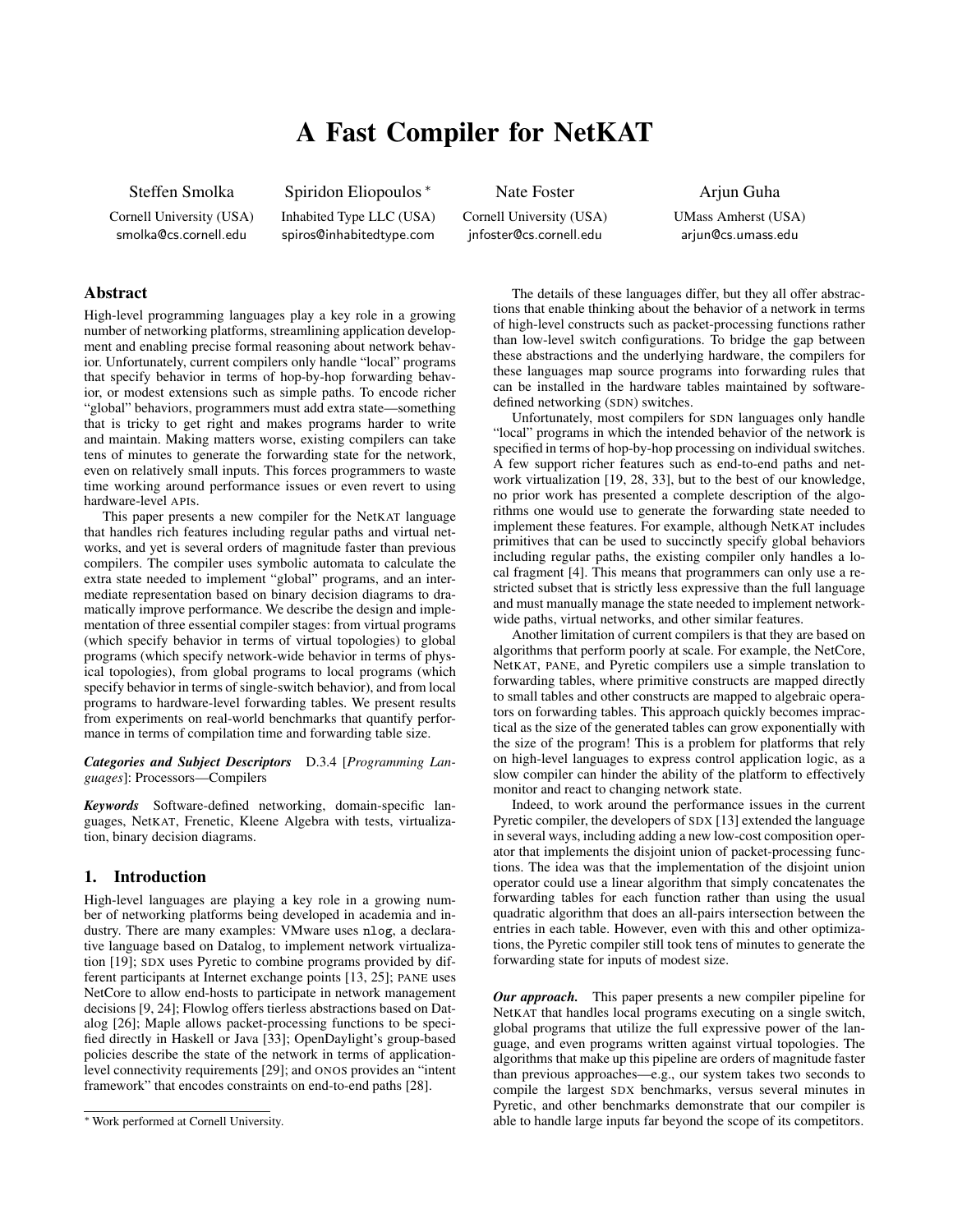These results stem from a few key insights. First, to compile local programs, we exploit a novel intermediate representation based on binary decision diagrams (BDDs). This representation avoids the combinatorial explosion inherent in approaches based on forwarding tables and allows our compiler to leverage well-known techniques for representing and transforming BDDs. Second, to compile global programs, we use a generalization of symbolic automata [27] to handle the difficult task of generating the state needed to correctly implement features such as regular forwarding paths. Third, to compile virtual programs, we exploit the additional expressiveness provided by the global compiler to translate programs on a virtual topology into programs on the underlying physical topology.

We have built a full working implementation of our compiler in OCaml, and designed optimizations that reduce compilation time and the size of the generated forwarding tables. These optimizations are based on general insights related to BDDs (sharing common structures, rewriting naive recursive algorithms using dynamic programming, using heuristic field orderings, etc.) as well as domain-specific insights specific to SDN (algebraic optimization of NetKAT programs, per-switch specialization, etc.). To evaluate the performance of our compiler, we present results from experiments run on a variety of benchmarks. These experiments demonstrate that our compiler provides improved performance, scales to networks with tens of thousands of switches, and easily handles complex features such as virtualization.

Overall, this paper makes the following contributions:

- *•* We present the first complete compiler pipeline for NetKAT that translates local, global, and virtual programs into forwarding tables for SDN switches.
- *•* We develop a generalization of BDDs and show how to implement a local SDN compiler using this data structure as an intermediate representation.
- *•* We describe compilation algorithms for virtual and global programs based on graph algorithms and symbolic automata.
- *•* We discuss an implementation in OCaml and develop optimizations that reduce running time and the size of the generated forwarding tables.
- *•* We conduct experiments that show dramatic improvements over other compilers on a collection of benchmarks and case studies.

The next section briefly reviews the NetKAT language and discusses some challenges related to compiling SDN programs, to set the stage for the results described in the following sections.

## 2. Overview

NetKAT is a domain-specific language for specifying and reasoning about networks [4, 11]. It offers primitives for matching and modifying packet headers, as well combinators such as union and sequential composition that merge smaller programs into larger ones. NetKAT is based on a solid mathematical foundation, Kleene Algebra with Tests (KAT) [20], and comes equipped with an equational reasoning system that can be used to automatically verify many properties of programs [11].

NetKAT enables programmers to think in terms of functions on packets histories, where a packet (*pk*) is a record of fields and a history (*h*) is a non-empty list of packets. This is a dramatic departure from hardware-level APIs such as OpenFlow, which require thinking about low-level details such as forwarding table rules, matches, priorities, actions, timeouts, etc. NetKAT fields *f* include standard packet headers such as Ethernet source and destination addresses, VLAN tags, *etc*., as well as special fields to indicate the port (pt) and switch (sw) where the packet is located in the network. For

# Syntax **Naturals**  $n ::= 0 | 1 | 2 | ...$ <br>Fields  $f ::= f_1 | \cdots | f_k$  $f ::= f_1 | \cdots | f_k$ Packets  $pk ::= \{f_1 = n_1, \dots, f_k = n_k\}$ <br>Histories  $h ::= \langle pk \rangle | pk::h$  $h ::= \langle pk \rangle | pk::h$ Predicates *a, b* ::= *true Identity*  $false$  *Drop*<br>  $f = n$  *Test*  $f = n$ <br> $a + b$  $a + b$  *Disjunction*<br> $a \cdot b$  *Conjunction a* ⋅ *b Conjunction*<br> *¬a Negation | ¬a Negation* Programs  $p, q ::= a$  $f \leftarrow n$  *Modification*<br>  $p + q$  *Union*  $\frac{p+q}{p\cdot q}$ *| p · q Sequencing p*<sup>\*</sup> *Iteration*<br> **dup** *Duplication |* dup *Duplication*

#### Semantics

$$
[\![p]\!] \in \text{History} \rightarrow \mathcal{P}(\text{History})
$$
\n
$$
[\![true]\!] \ h \triangleq \{h\}
$$
\n
$$
[\![false]\!] \ h \triangleq \{\}
$$
\n
$$
[\![f=n]\!] \ (pk::h) \triangleq \begin{cases} \{pk::h\} & \text{if } pk.f = n \\ \{\} & \text{otherwise} \end{cases}
$$
\n
$$
[\![\neg a]\!] \ h \triangleq \{h\} \setminus ([\![a]\!] \ h)
$$
\n
$$
[\![f \leftarrow n]\!] \ (pk::h) \triangleq \{pk[f := n]::h\}
$$
\n
$$
[\![p + q]\!] \ h \triangleq [\![p]\!] \ h \cup [\![q]\!] \ h
$$
\n
$$
[\![p * q]\!] \ h \triangleq ([\![p]\!] \bullet [\![q]\!]) \ h
$$
\n
$$
[\![p^*]\!] \ h \triangleq \bigcup_i F^i \ h
$$
\n
$$
\text{where } F^0 \ h \triangleq \{h\} \text{ and } F^{i+1} \ h \triangleq ([\![p]\!] \bullet F^i) \ h
$$
\n
$$
[\![\text{dup}\!] \ (pk::h) \triangleq \{pk::(pk::h)\}\}
$$

Figure 1: NetKAT syntax and semantics.

brevity, we use src and dst fields in examples, though our compiler implements all of the standard fields supported by OpenFlow [23].

*Net*KAT *syntax and semantics.* Formally, NetKAT is defined by the syntax and semantics given in Figure 1. Predicates *a* describe logical predicates on packets and include primitive tests  $f = n$ , which check whether field  $f$  is equal to  $n$ , as well as the standard collection of boolean operators. This paper focuses on tests that match fields exactly, although our implementation supports generalized tests, such as IP prefix matches. Programs *p* can be understood as packet-processing functions that consume a packet history and produce a set of packet histories. Filters *a* drop packets that do not satisfy *a*; modifications  $f \leftarrow n$  update the *f* field to *n*; unions  $p + q$  copy the input packet and process one copy using *p*, the other copy using *q*, and take the union of the results; sequences  $p \cdot q$  process the input packet using *p* and then feed each output of *p* into *q* (the • operator is Kleisli composition); iterations  $p^*$  behave like the union of *p* composed with itself zero or more times; and dups extend the trajectory recorded in the packet history by one hop.

*Topology encoding.* Readers who are familiar with Frenetic [10], Pyretic [25], or NetCore [24], will be familiar with the basic details of this functional packet-processing model. However, unlike these languages, NetKAT can also model the behavior of the entire net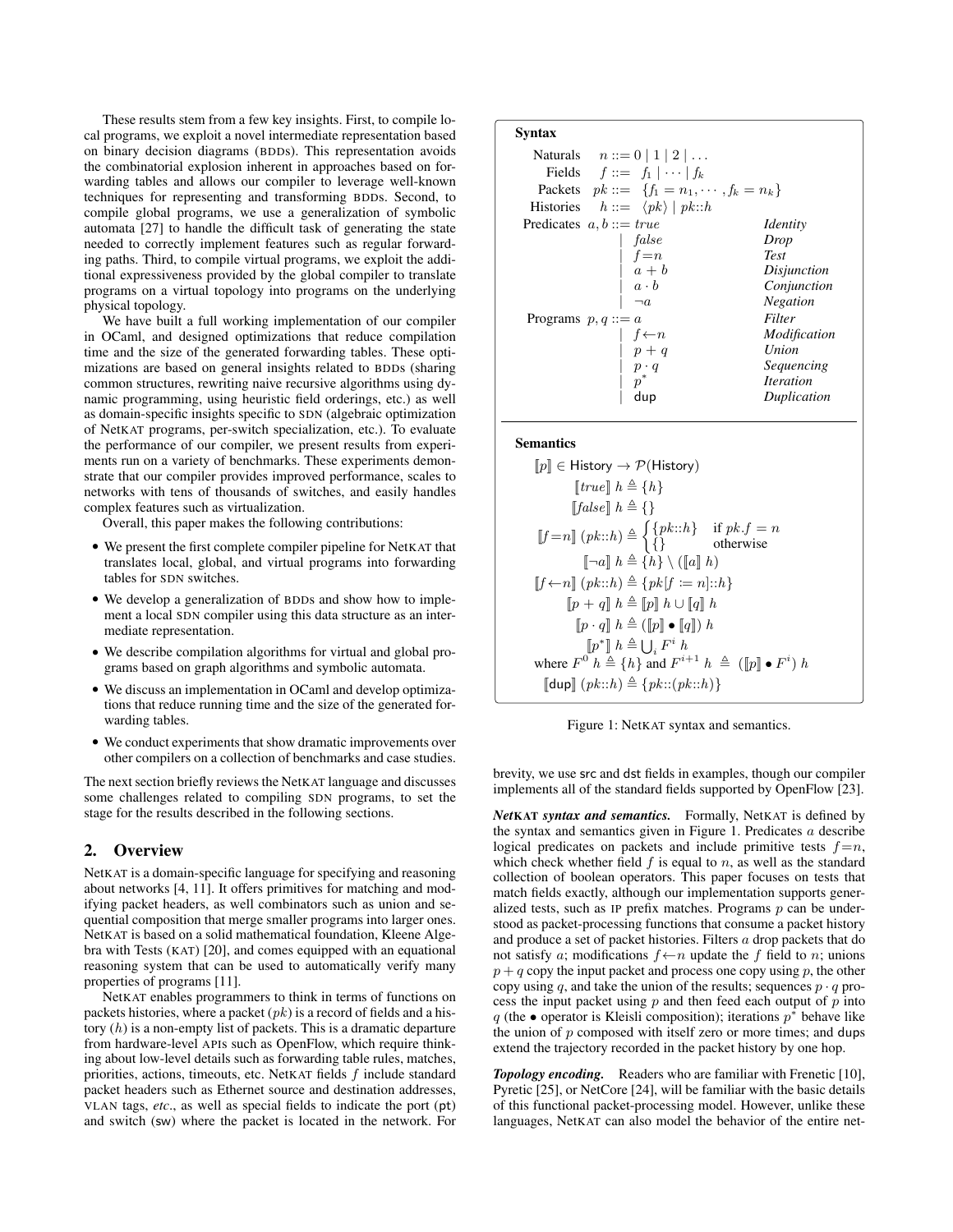work, including its topology. For example, a (unidirectional) link from port  $pt_1$  on switch  $sw_1$  to port  $pt_2$  on switch  $sw_2$ , can be encoded in NetKAT as follows:

$$
\text{dup} \cdot \text{sw} {=} sw_1 \cdot \text{pt} {=} pt_1 \cdot \text{sw} { \leftarrow } sw_2 \cdot \text{pt} { \leftarrow } pt_2 \cdot \text{dup}
$$

Applying this pattern, the entire topology can be encoded as a union of links. Throughout this paper, we will use the shorthand  $[sw_1:pt_1] \rightarrow [sw_2:pt_2]$  to indicate links, and assume that dup and modifications to the switch field occur only in links.

*Local programs.* Since NetKAT can encode both the network topology and the behavior of switches, a NetKAT program describes the end-to-end behavior of a network. One simple way to write NetKAT programs is to define predicates that describe where packets enter (*in*) and exit (*out*) the network, and interleave steps of processing on switches (*p*) and topology (*t*):

$$
\mathit{in} \cdot (p \cdot t)^* \cdot p \cdot \mathit{out}
$$

To execute the program, only *p* needs to be specified—the physical topology implements *in*, *t*, and *out*. Because no switch modifications or dups occur in *p*, it can be directly compiled to a collection of forwarding tables, one for each switch. Provided the physical topology is faithful to the encoding specified by *in*, *t*, and *out*, a network of switches populated with these forwarding tables will behave like the above program. We call such a switch program *p* a *local* program because it describes the behavior of the network in terms of hop-by-hop forwarding steps on individual switches.

*Global programs.* Because NetKAT is based on Kleene algebra, it includes regular expressions, which are a natural and expressive formalism for describing paths through a network. Ideally, programmers would be able to use regular expressions to construct forwarding paths directly, without having to worry about how those paths were implemented. For example, a programmer might write the following to forward packets from port 1 on switch  $sw_1$  to port 1 on switch  $sw_2$ , and from port 2 on  $sw_1$  to port 2 on  $sw_2$ , assuming a link connecting the two switches on port 3:

$$
\begin{aligned} \mathsf{pt} &= 1 \cdot \mathsf{pt} \leftarrow 3 \cdot [sw_1:pt_3] \rightarrow [sw_2:pt_3] \cdot \mathsf{pt} \leftarrow 1 \\ &+ \mathsf{pt} = 2 \cdot \mathsf{pt} \leftarrow 3 \cdot [sw_1:pt_3] \rightarrow [sw_2:pt_3] \cdot \mathsf{pt} \leftarrow 2 \end{aligned}
$$

Note that this is *not* a local program, since is not written in the general form given above and instead combines switch processing and topology processing using a particular combination of union and sequential composition to describe a pair of overlapping forwarding paths. To express the same behavior as a local NetKAT program or in a language such as Pyretic, we would have to somehow write a single program that specifies the processing that should be done at each intermediate step. The challenge is that when  $sw_2$  receives a packet from *sw*1, it needs to determine if that packet originated at port 1 or 2 of *sw*1, but this can't be done without extra information. For example, the compiler could add a tag to packets at  $sw_1$  to track the original ingress and use this information to determine the processing at *sw*2. In general, the expressiveness of *global* programs creates challenges for the compiler, which must generate explicit code to create and manipulate tags. These challenges have not been met in previous work on NetKAT or other SDN languages.

*Virtual programs.* Going a step further, NetKAT can also be used to specify behavior in terms of virtual topologies. To see why this is a useful abstraction, suppose that we wish to implement pointto-point connectivity between a given pair of hosts in a network with dozens of switches. One could write a global program that explicitly forwards along the path between these hosts. But this would be tedious for the programmer, since they would have to enumerate all of the intermediate switches along the path. A better approach is to express the program in terms of a virtual "big switch" topology whose ports are directly connected to the hosts, and where



Figure 3: NetKAT compiler pipeline.

the relationship between ports in the virtual and physical networks is specified by an explicit mapping—*e*.*g*., the top of Figure 3 depicts a big switch virtual topology. The desired functionality could then be specified using a simple local program that forwards in both directions between ports on the single virtual switch:

$$
p \triangleq (\mathsf{pt} = 1 \cdot \mathsf{pt} \leftarrow 2) + (\mathsf{pt} = 2 \cdot \mathsf{pt} \leftarrow 1)
$$

This one-switch virtual program is evidently much easier to write than a program that has to reference dozens of switches. In addition, the program is robust to changes in the underlying network. If the operator adds new switches to the network or removes switches for maintenance, the program remains valid and does not need to be rewritten. In fact, this program could be ported to a completely different physical network too, provided it is able to implement the same virtual topology.

Another feature of virtualization is that the physical-virtual mapping can limit access to certain switches, ports, and even packets that match certain predicates, providing a simple form of language-based isolation [14]. In this example, suppose the physical network has hundreds of connected hosts. Yet, since the virtualphysical mapping only exposes two ports, the abstraction guarantees that the virtual program is isolated from the hosts connected to the other ports. Moreover, we can run several isolated virtual networks on the same physical network, *e*.*g*., to provide different services to different customers in multi-tenant datacenters [19].

Of course, while virtual programs are a powerful abstraction, they create additional challenges for the compiler since it must generate physical paths that implement forwarding between virtual ports and also instrument programs with extra bookkeeping information to keep track of the locations of virtual packets traversing the physical network. Although virtualization has been extensively studied in the networking community [3, 7, 19, 25], no previous work fully describes how to compile virtual programs.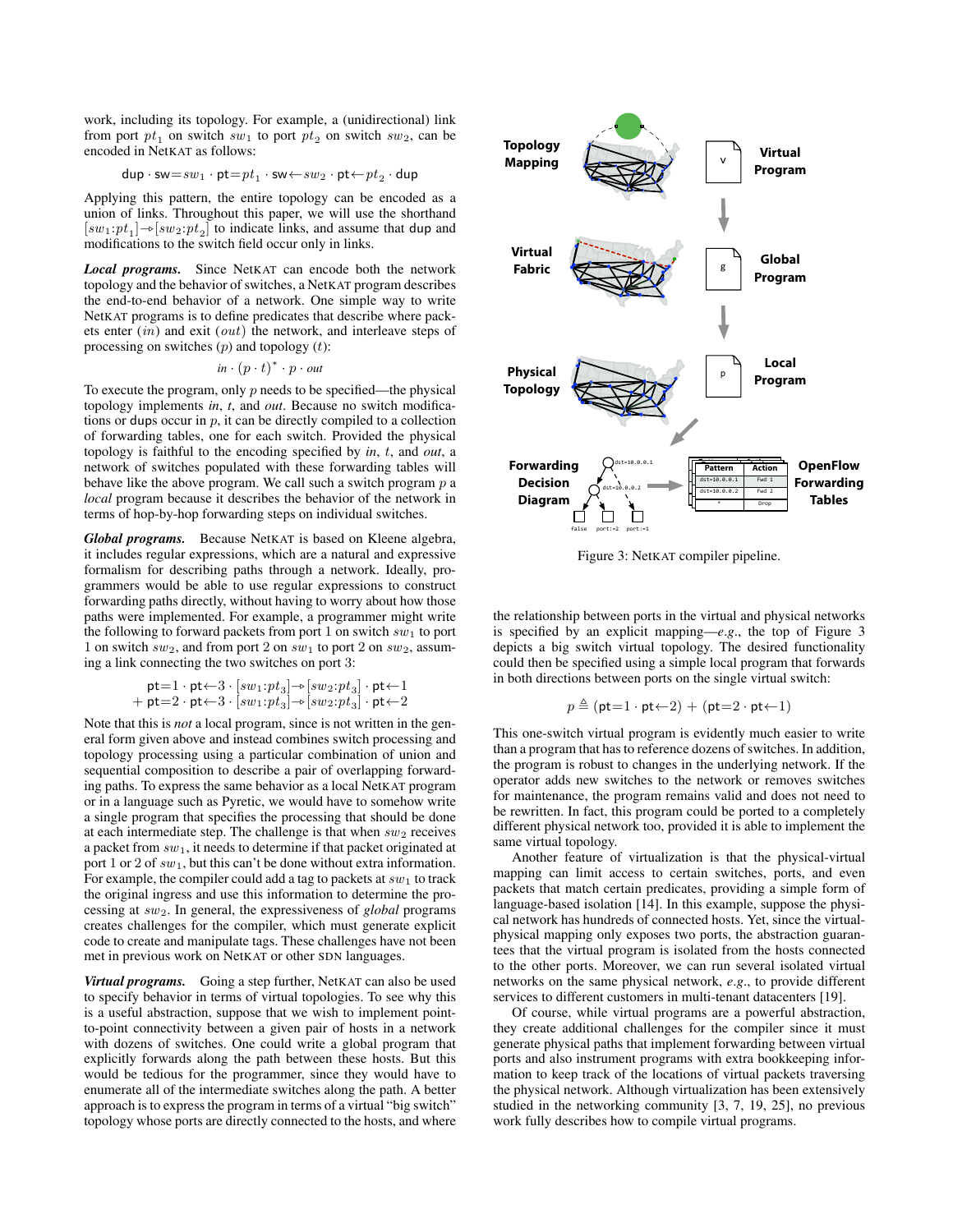

Figure 2: Compiling using forwarding tables.

*Compilation pipeline.* This paper presents new algorithms for compiling NetKAT that address the key challenges related to expressiveness and performance just discussed. Figure 3 depicts the overall architecture of our compiler, which is structured as a pipeline with several smaller stages: (i) a *virtual compiler* that takes as input a virtual program *v*, a virtual topology, and a mapping that specifies the relationship between the virtual and physical topology, and emits a global program that uses a fabric to transit between virtual ports using physical paths; (ii) a *global compiler* that takes an arbitrary NetKAT program *g* as input and emits a local program that has been instrumented with extra state to keep track of the execution of the global program; and a (iii) *local compiler* that takes a local program *p* as input and generates OpenFlow forwarding tables, using a generalization of binary decision diagrams as an intermediate representation. Overall, our compiler automatically generates the extra state needed to implement virtual and global programs, with performance that is dramatically faster than current SDN compilers.

These three stages are designed to work well together—e.g., the fabric constructed by the virtual compiler is expressed in terms of regular paths, which are translated to local programs by the global compiler, and the local and global compilers both use FDDs as an intermediate representation. However, the individual compiler stages can also be used independently. For example, the global compiler provides a general mechanism for compiling forwarding paths specified using regular expressions to SDN switches. We have also been working with the developers of Pyretic to improve performance by retargeting its backend to use our local compiler.

The next few sections present these stages in detail, starting with local compilation and building up to global and virtual compilation.

# 3. Local Compilation

The foundation of our compiler pipeline is a translation that maps local NetKAT programs to OpenFlow forwarding tables. Recall that a local program describes the hop-by-hop behavior of individual switches—i.e. it does not contain dup or switch modifications.

*Compilation via forwarding tables.* A simple approach to compiling local programs is to define a translation that maps primitive constructs to forwarding tables and operators such as union and sequential composition to functions that implement the analogous operations on tables. For example, the current NetKAT compiler translates the modification  $pt \leftarrow 2$  to a forwarding table with a single rule that sets the port of all packets to 2 (Figure 2 (a)), while it translates the predicate  $dst = A$  to a flow table with two rules: the first matches packets where dst=A and leaves them unchanged and the second matches all other packets and drops them (Figure 2 (b)).

To compile the sequential composition of these programs, the compiler combines each row in the first table with the entire second table, retaining rules that could apply to packets produced by the



Figure 4: Two ordered FDDs for the same program.

row (Figure 2 (c)). In the example, the second table has a single rule that sends all packets to port 2. The first rule of the first table matches packets with destination A, thus the second table is transformed to only send packets with destination A to port 2. However, the second rule of the first table drops all packets, therefore no packets ever reach the second table from this rule.

To compile a union, the compiler computes the pairwise intersection of all patterns to account for packets that may match both tables. For example, in Figure 2 (d), the two sub-programs forward traffic to hosts A and B based on the dst header. These two sub-programs do not overlap with each other, which is why the table in the figure appears simple. However, in general, the two programs may overlap. Consider compiling the union of the forwarding program, in Figure 2 (d) and the monitoring program in Figure 2 (e). The monitoring program sends SSH packets and packets with dst=A to port 3. The intersection will need to consider all interactions between pairs of rules—an  $\mathcal{O}(n^2)$  operation. Since a NetKAT program may be built out of several nested programs and compilation is quadratic at each step, we can easily get a tower of squares or exponential behavior.

Approaches based on flow tables are attractive for their simplicity, but they suffer several serious limitations. One issue is that tables are not an efficient way to represent packet-processing functions since each rule in a table can only encode positive tests on packet headers. In general, the compiler must emit sequences of prioritized rules to encode operators such as negation or union. Moreover, the algorithms that implement these operators are worstcase quadratic, which can cause the compiler to become a bottleneck on large inputs. Another issue is that there are generally many equivalent ways to encode the same packet-processing function as a forwarding table. This means that a straightforward computation of fixed-points, as is needed to implement Kleene star, is not guaranteed to terminate.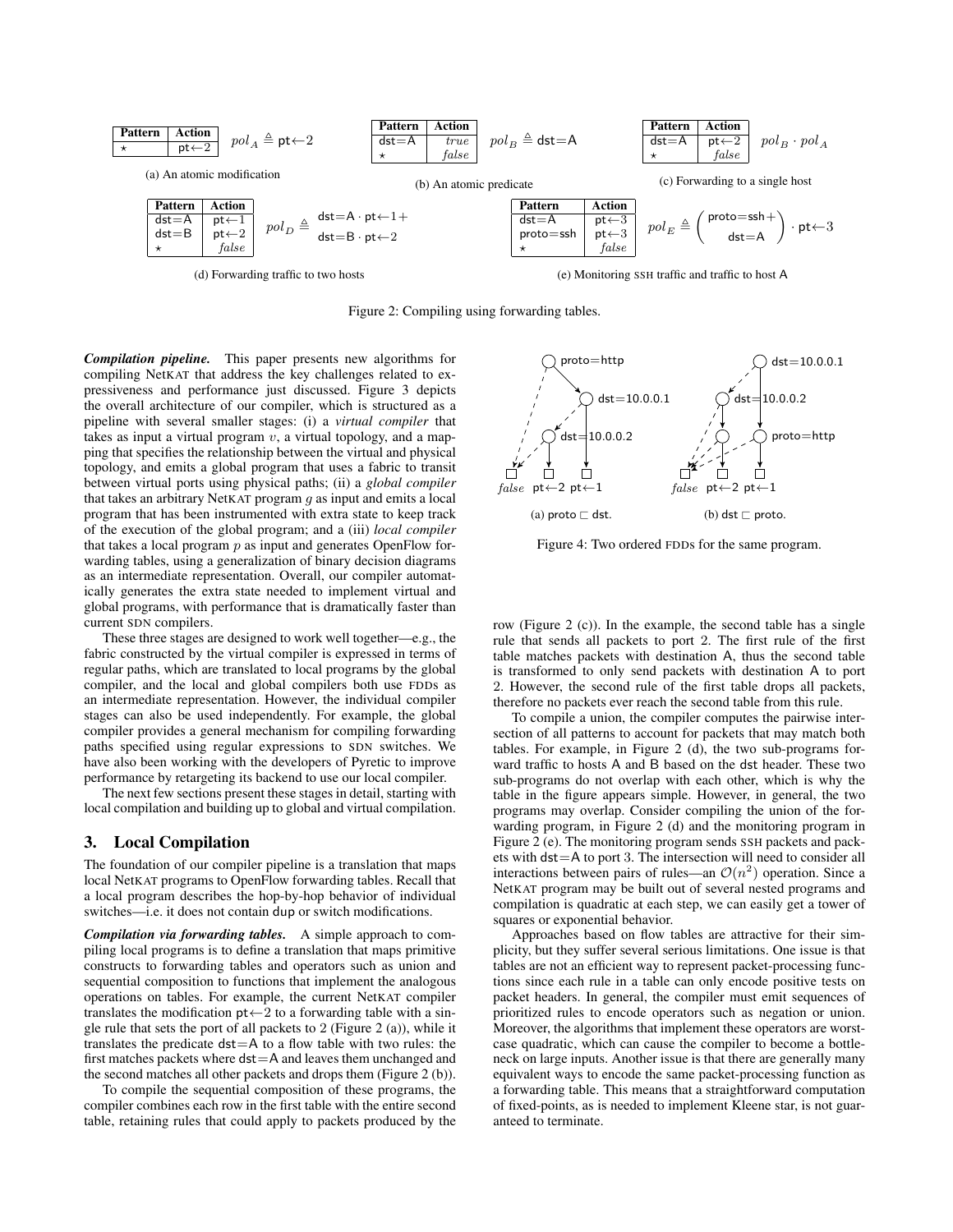

Figure 5: Forwarding decision diagrams: syntax, semantics, and well formedness.

*Binary decision diagrams.* To avoid these issues, our compiler is based on a novel representation of packet-forwarding functions using a generalization of *binary decision diagrams* (BDDs) [1, 6]. To briefly review, a BDD is a data structure that encodes a boolean function as a directed acyclic graph. The interior nodes encode boolean variables and have two outgoing edges: a true edge drawn as a solid line, and a false edge drawn as a dashed line. The leaf nodes encode constant values true or false. Given an assignment to the variables, we can evaluate the expression by following the appropriate edges in the graph. An *ordered* BDD imposes a total order in which the variables are visited. In general, the choice of variable-order can have a dramatic effect on the size of a BDD and hence on the run-time of BDD-manipulating operations. Picking an optimal variable-order is NP-hard, but efficient heuristics often work well in practice. A *reduced* BDD has no isomorphic subgraphs and every interior node has two distinct successors. A BDD can be reduced by repeatedly applying these two transformations:

- *•* If two subgraphs are isomorphic, delete one by connecting its incoming edges to the isomorphic nodes in the other, thereby *sharing* a single copy of the subgraph.
- If both outgoing edges of an interior node lead to the same successor, eliminate the interior node by connecting its incoming edges directly to the common successor node.

Logically, an interior node can be thought of as representing an IF-THEN-ELSE expression.<sup>1</sup> For example, the expression:

$$
(a ? (c ? 1 : (d ? 1 : 0)) : (b ? (c ? 1 : (d ? 1 : 0)) : 0))
$$

represents a BDD for the boolean expression  $(a \vee b) \wedge (c \vee d)$ . This notation makes the logical structure of the BDD clear while abstracting away from the sharing in the underlying graph representation and is convenient for defining BDD-manipulating algorithms.

In principle, we could use BDDs to directly encode NetKAT programs as follows. We would treat packet headers as flat, *n*-bit vectors and encode NetKAT predicates as *n*-variable BDDs. Since NetKAT programs produce sets of packets, we could represent them in a relational style using BDDs with 2*n* variables. However, there are two issues with this representation:

*•* Typical NetKAT programs modify only a few headers and leave the rest unchanged. The BDD that represents such a program would have to encode the identity relation between most of its input-output variables. Encoding the identity relation with

BDDs requires a linear amount of space, so even trivial programs, such as the identity program, would require large BDDs.

*•* The final step of compilation needs to produce a prioritized flow table. It is not clear how to efficiently translate BDDs that represent NetKAT programs as relations into tables that represent packet-processing functions. For example, a table of length one is sufficient to represent the identity program, but to generate this table from the BDD sketched above, several paths would have to be compressed into a single rule.

*Forwarding Decision Diagrams.* To encode NetKAT programs as decision diagrams, we introduce a modest generalization of BDDs called *forwarding decision diagrams* (FDDs). An FDD differs from BDDs in two ways. First, interior nodes match header fields instead of individual bits, which means we need far fewer variables compared to a BDD to represent the same program. Our FDD implementation requires 12 variables (because OpenFlow supports 12 headers), but these headers span over 200 bits. Second, leaf nodes in an FDD directly encode packet modifications instead of boolean values. Hence, FDDs do not encode programs in a relational style.

Figures 4a and 4b show FDDs for a program that forwards HTTP packets to hosts 10*.*0*.*0*.*1 and 10*.*0*.*0*.*2 at ports 1 and 2 respectively. The diagrams have interior nodes that match on headers and leaf nodes corresponding to the actions used in the program.

To generalize ordered BDDs to FDDs, we assume orderings on fields and values, both written  $\Box$ , and lift them to tests  $f = n$ lexicographically:

$$
f_1 = n_1 \sqsubset f_2 = n_2 \triangleq (f_1 \sqsubset f_2) \vee (f_1 = f_2 \wedge n_1 \sqsubset n_2)
$$

We require that tests be arranged in ascending order from the root. For reduced FDDs, we stipulate that they must have no isomorphic subgraphs and that each interior node must have two unique successors, as with BDDs, and we also require that the FDD must not contain redundant tests and modifications. For example, if the test  $dst = 10.0.0.1$  is true, then  $dst = 10.0.0.2$  must be false. Accordingly, an FDD should not perform the latter test if the former succeeds. Similarly, because NetKAT's union operator  $(p + q)$ is associative, commutative, and idempotent, to broadcast packets to both ports 1 and 2 we could either write  $pt \leftarrow 1 + pt \leftarrow 2$ or  $pt \leftarrow 2 + pt \leftarrow 1$ . Likewise, repeated modifications to the same header are equivalent to just the final modification, and modifications to different headers commute. Hence, updating the dst header to 10*.*0*.*0*.*1 and then immediately re-updating it to 10*.*0*.*0*.*2 is the same as updating it to 10*.*0*.*0*.*2. In our implementation, we enforce the conditions for ordered, reduced FDDs by representing actions as

<sup>&</sup>lt;sup>1</sup> We write conditionals as  $(a ? b : c)$ , in the style of the C ternary operator.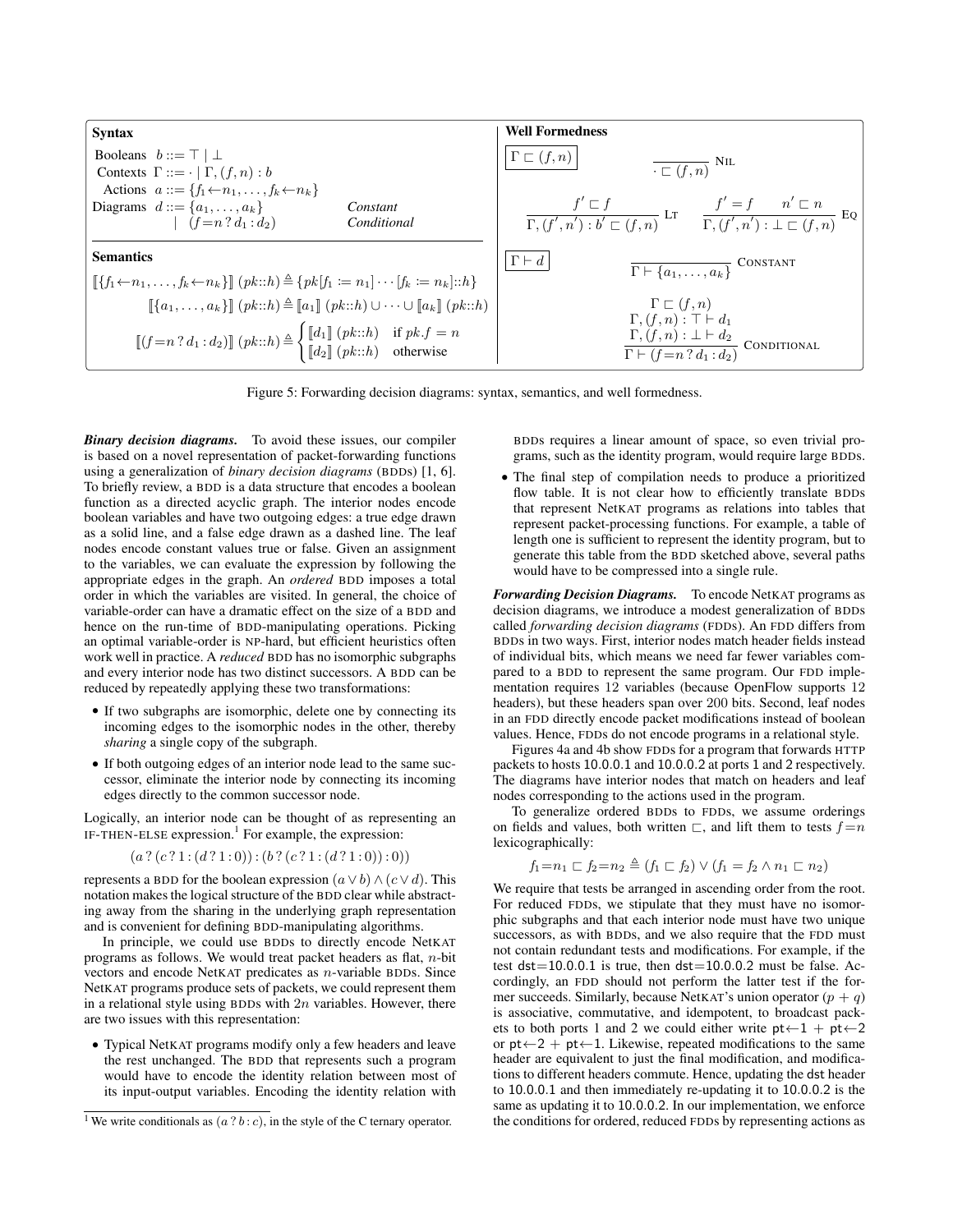

Figure 6: Auxiliary definitions for local compilation to FDDs.

| $\mathcal{L}[[false]] \triangleq \{\}$               | $\mathcal{L}[[f\leftarrow n]] \triangleq \{\{f\leftarrow n\}\}\$                                                                            |
|------------------------------------------------------|---------------------------------------------------------------------------------------------------------------------------------------------|
| $\mathcal{L}[[true]] \triangleq {\{\{\}}$            | $\mathcal{L}[[f=n]] \triangleq (f=n ? {\{\{\}\}} : {\})$                                                                                    |
| $\mathcal{L}[\neg p] \triangleq \neg \mathcal{L}[p]$ | $\mathcal{L}\llbracket p_1 + p_2 \rrbracket \triangleq \mathcal{L}\llbracket p_1 \rrbracket + \mathcal{L}\llbracket p_2 \rrbracket$         |
| $\mathcal{L}[p^*] \triangleq \mathcal{L}[p]*$        | $\mathcal{L}\llbracket p_1 \cdot p_2 \rrbracket \triangleq \mathcal{L}\llbracket p_1 \rrbracket \cdot \mathcal{L}\llbracket p_2 \rrbracket$ |

Figure 7: Local compilation to FDDs.

sets of sets of modifications, and by using smart constructors that eliminate isomorphic subgraphs and contradictory tests.

Figure 5 summarizes the syntax, semantics, and well-formedness conditions for FDDS formally. Syntactically, an FDD *d* is either a constant diagram specified by a set of actions  $\{a_1, \ldots, a_k\}$ , where an action *a* is a finite map  $\{f_1 \leftarrow n_1, \ldots, f_k \leftarrow n_k\}$  from fields to values such that each field occurs at most once; or a conditional diagram  $(f = n \cdot d_1 : d_2)$  specified by a test  $f = n$  and two subdiagrams. Semantically, an action *a* denotes a sequence of modifications, a constant diagram  $\{a_1, \ldots, a_k\}$  denotes the union of the individual actions, and a conditional diagram  $(f = n ? d_1 : d_2)$  tests if the packet satisfies the test and evaluates the true branch  $(d_1)$ or false branch  $(d_2)$  accordingly. The well-formedness judgments  $\Gamma \subset (f,n)$  and  $\Gamma \vdash d$  ensure that tests appear in ascending order and do not contradict previous tests to the same field. The context  $\Gamma$  keeps track of previous tests and boolean outcomes.

*Local compiler.* Now we are ready to present the local compiler itself, which goes in two stages. The first stage translates NetKAT source programs into FDDs, using the simple recursive translation given in Figures 6 and 7.

The NetKAT primitives *true*, *false*, and  $f \leftarrow n$  all compile to simple constant FDDs. Note that the empty action set *{}* drops all packets while the singleton action set *{{}}* containing the identity action *{}* copies packets verbatim. NetKAT tests *f* =*n* compile to a conditional whose branches are the constant diagrams for *true* and *false* respectively. NetKAT union, sequence, negation, and star all recursively compile their sub-programs and combine the results using corresponding operations on FDDs, which are given in Figure 6.

The FDD union operator  $(d_1 + d_2)$  walks down the structure of *d*<sup>1</sup> and *d*<sup>2</sup> and takes the union of the action sets at the leaves. However, the definition is a bit involved as some care is needed to preserve well-formedness. In particular, when combining multiple conditional diagrams into one, one must ensure that the ordering on tests is respected and that the final diagram does not contain contradictions. Readers familiar with BDDs may notice that this function is simply the standard "apply" operation (instantiated with union at the leaves). The sequential composition operator  $(d_1 \cdot d_2)$  merges two packet-processing functions into a single function. It uses auxiliary operations  $d \mid_{f=n}$  and  $d \mid_{f \neq n}$  to restrict a diagram  $d$  by a positive or negative test respectively. We elide the sequence operator on atomic actions (which behaves like a right-biased merge of finite maps) and the negative restriction operator (which is similar to positive restriction, but not identical due to contradictory tests) to save space. The first few cases of the sequence operator handle situations where a single action on the left is composed with a diagram on the right. When the diagram on the right is a conditional,  $(f = n ? d_1 : d_2)$ , we partially evaluate the test using the modifications contained in the action on the left. For example, if the left-action contains the modification  $f \leftarrow n$ , we know that the test will be true, whereas if the left-action modifies the field to another value, we know the test will be false. The case that handles sequential composition of a conditional diagram on the left is also interesting. It uses restriction and union to implement the composition, reordering and removing contradictory tests as needed to ensure well formedness. The negation  $\neg d$  operator is defined in the obvious way. Note that because negation can only be applied to predicates, the leaves of the diagram *d* are either *{}* or *{{}}*. Finally, the FDD Kleene star operator  $d*$  is defined using a straightforward fixed-point computation. The well-formedness conditions on FDDs ensures that a fixed point exists.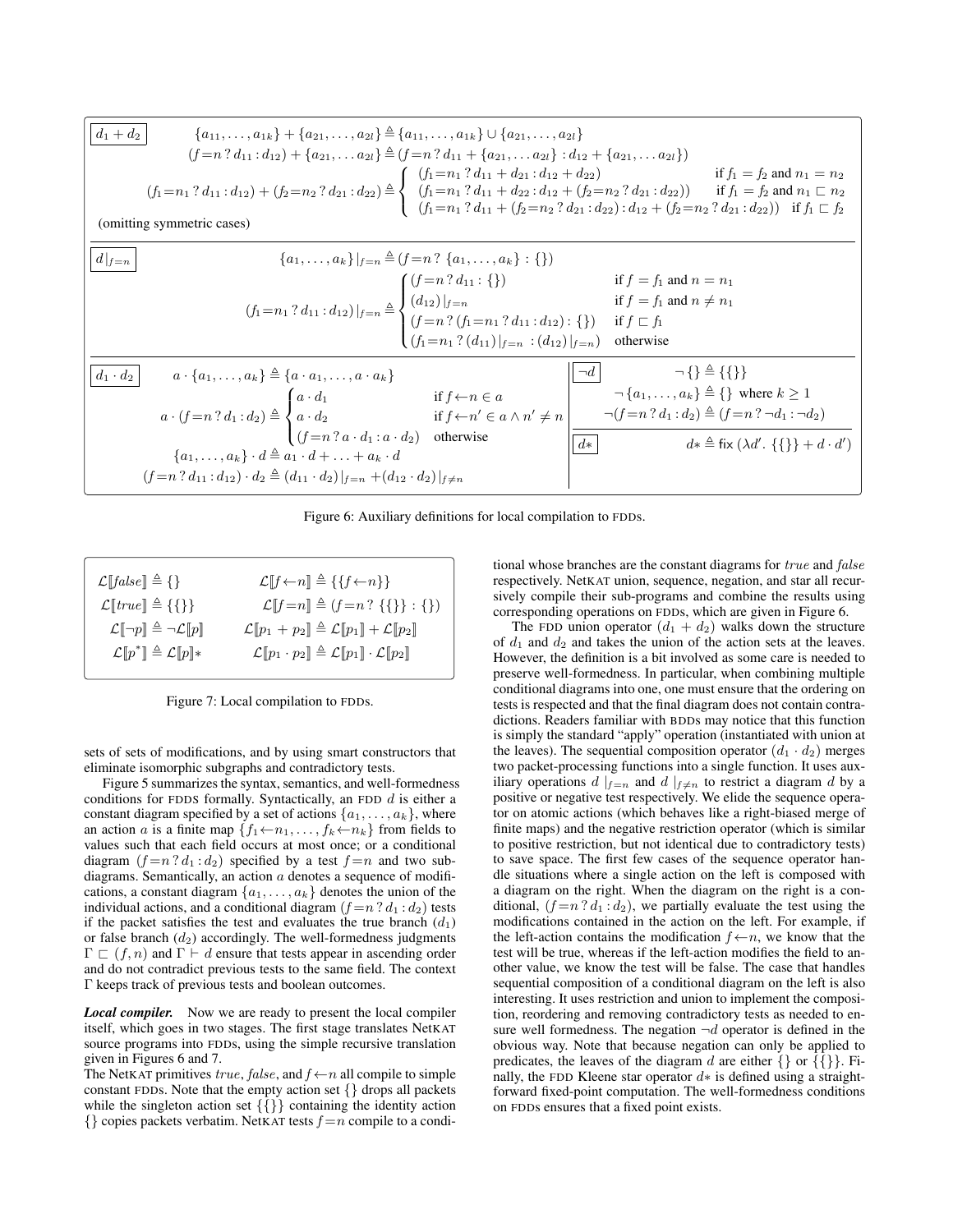

Figure 8: Forwarding table generation example.

The soundness of local compilation from NetKAT programs to FDDs is captured by the following theorem:

**Theorem 1** (Local Soundness). *If*  $\mathcal{L}[p] = d$  *then*  $[p] h = [d] h$ . *Proof.* Straightforward induction on *p*.  $\Box$ 

The second stage of local compilation converts FDDs to forwarding tables. By design, this transformation is mostly straightforward: we generate a forwarding rule for every path from the root to a leaf, using the conjunction of tests along the path as the pattern and the actions at the leaf. For example, the FDD in Figure 8 has four paths from the root to the leaves so the resulting forwarding table has four rules. The left-most path is the highest-priority rule and the right-most path is the lowest-priority rule. Traversing paths from left to right has the effect of traversing true-branches before their associated false-branches. This makes sense, since the only way to encode a negative predicate is to partially shadow a negative-rule with a positive-rule. For example, the last rule in the figure cannot encode the test proto $\neq$ http. However, since that rule is preceded by a pattern that tests proto=http, we can reason that the proto field is not HTTP in the last rule. If performed naively, this strategy could create a lot of extra forwarding rules—e.g., the table in Figure 8 has two drop rules, even though one of them completely shadows the other. In section 6, we discuss optimizations that eliminate redundant rules, exploiting the FDD representation.

### 4. Global Compilation

Thus far, we have seen how to compile local NetKAT programs into forwarding tables using FDDs. Now we turn to the global compiler, which translates global programs into equivalent local programs.

In general, the translation from global to local programs requires introducing extra state, since global programs may use regular expressions to describe end-to-end forwarding paths—e.g., recall the example of a global program with two overlapping paths from Section 2. Put another way, because a local program does not contain dup, the compiler can analyze the entire program and generate an equivalent forwarding table that executes on a single switch, whereas the control flow of a global program must be made explicit so execution can be distributed across multiple switches. More formally, a local program encodes a function from packets to sets of packets, whereas a global program encodes a function from packets to sets of packet-histories.

To generate the extra state needed to encode the control flow of a global, distributed execution into a local program, the global compiler translates programs into finite state automata. To a first approximation, the automaton can be thought of as the one for the regular expression embedded in the global program, and the instrumented local program can be thought of as encoding the states and transitions of that automaton in a special header field. The actual construction is a bit more complex for several reasons. First, we cannot instrument the topology in the same way that we instrument switch terms. Second, we have to be careful not to

introduce extra states that may lead to duplicate packet histories being generated. Third, NetKAT programs have more structure than ordinary regular expressions, since they denote functions on packet histories rather than sets of strings, so a more complicated notion of automaton—a symbolic NetKAT automaton—is needed.

At a high-level, the global compiler proceeds in several steps:

- *•* It compiles the input program to an equivalent symbolic automaton. All valid paths through the automaton alternate between switch-processing states and topology-processing states, which enables executing them as local programs.
- *•* It introduces a *program counter* by instrumenting the automaton to keep track of the current automaton state in the *pc* field.
- *•* It determinizes the NetKAT automaton using an analogue of the subset construction for finite automata.
- *•* It uses heuristic optimizations to reduce the number of states.
- *•* It merges all switch-processing states into a single switch state and all topology-processing states into a single topology state.

The final result is a single local program that can be compiled using the local compiler. This program is equivalent to the original global program, modulo the *pc* field, which records the automaton state.

#### 4.1 NetKAT Automata

In prior work, some of the authors introduced NetKAT automata and proved the analogue of Kleene's theorem: programs and automata have the same expressive power [11]. This allows us to use automata as an intermediate representation for arbitrary NetKAT programs. This section reviews NetKAT automata, which are used in the global compiler, and then presents a function that constructs an automaton from an arbitrary NetKAT program.

Definition 1 (NetKAT Automaton). *A Net*KAT *automaton is a tuple*  $(S, s_0, \epsilon, \delta)$ *, where:* 

- *• S is a finite set of states,*
- $s_0 \in S$  *is the start state,*
- $\epsilon : S \to \mathsf{Pk} \to \mathcal{P}(\mathsf{Pk})$  *is the* observation function, and
- $\delta$  : *S*  $\rightarrow$  Pk  $\rightarrow$  *P*(Pk  $\times$  *S) is the* continuation function.

A NetKAT automaton is said to be *deterministic* if  $\delta$  maps each packet to a unique next state at every state, or more formally if

$$
|\{s': S \mid (pk', s') \in \delta \, spk\}| \le 1
$$

for all states  $s$  and packets  $pk$  and  $pk'$ .

The inputs to NetKAT automata are guarded strings drawn from the set  $P\mathbf{k} \cdot (P\mathbf{k} \cdot \text{dup})^* \cdot P\mathbf{k}$ . That is, the inputs have the form

$$
pk_{in} \cdot pk_1 \cdot \text{dup} \cdot pk_2 \cdot \text{dup} \cdot \cdot pk_n \cdot \text{dup} \cdot pk_{out}
$$

where  $n \geq 0$ . Intuitively, such strings represent packet-histories through a network:  $pk_{in}$  is the input state of a packet,  $pk_{out}$  is the output state, and the  $pk_i$  are the intermediate states of the packet that are recorded as it travels through the network.

To process such a string, an automaton in state *s* can either *accept* the trace if  $n = 0$  and  $pk_{out} \in \epsilon s p k_{in}$ , or it can consume one packet and dup from the start of the string and transition to state *s'* if  $n > 0$  and  $(pk_1, s') \in \delta s p k_{in}$ . In the latter case, the automaton yields a residual trace:

$$
pk_1 \cdot pk_2 \cdot \text{dup} \cdot \cdot \cdot pk_n \cdot \text{dup} \cdot pk_{out}
$$

Note that the "output"  $pk_1$  of state *s* becomes the "input" to the successor state *s'*. More formally, acceptance is defined as:

$$
\begin{array}{ccc} \text{accept}\ s\ (pk_{in} \cdot pk_{out}) & \Leftrightarrow & pk_{out} \in \epsilon\ s\ pk_{in} \\ \text{accept}\ s\ (pk_{in} \cdot pk_1 \cdot \text{dup} \cdot w) & \Leftrightarrow & \bigvee\limits_{(pk_1, s') \in \delta\ s\ pk_{in}} \\ \end{array}
$$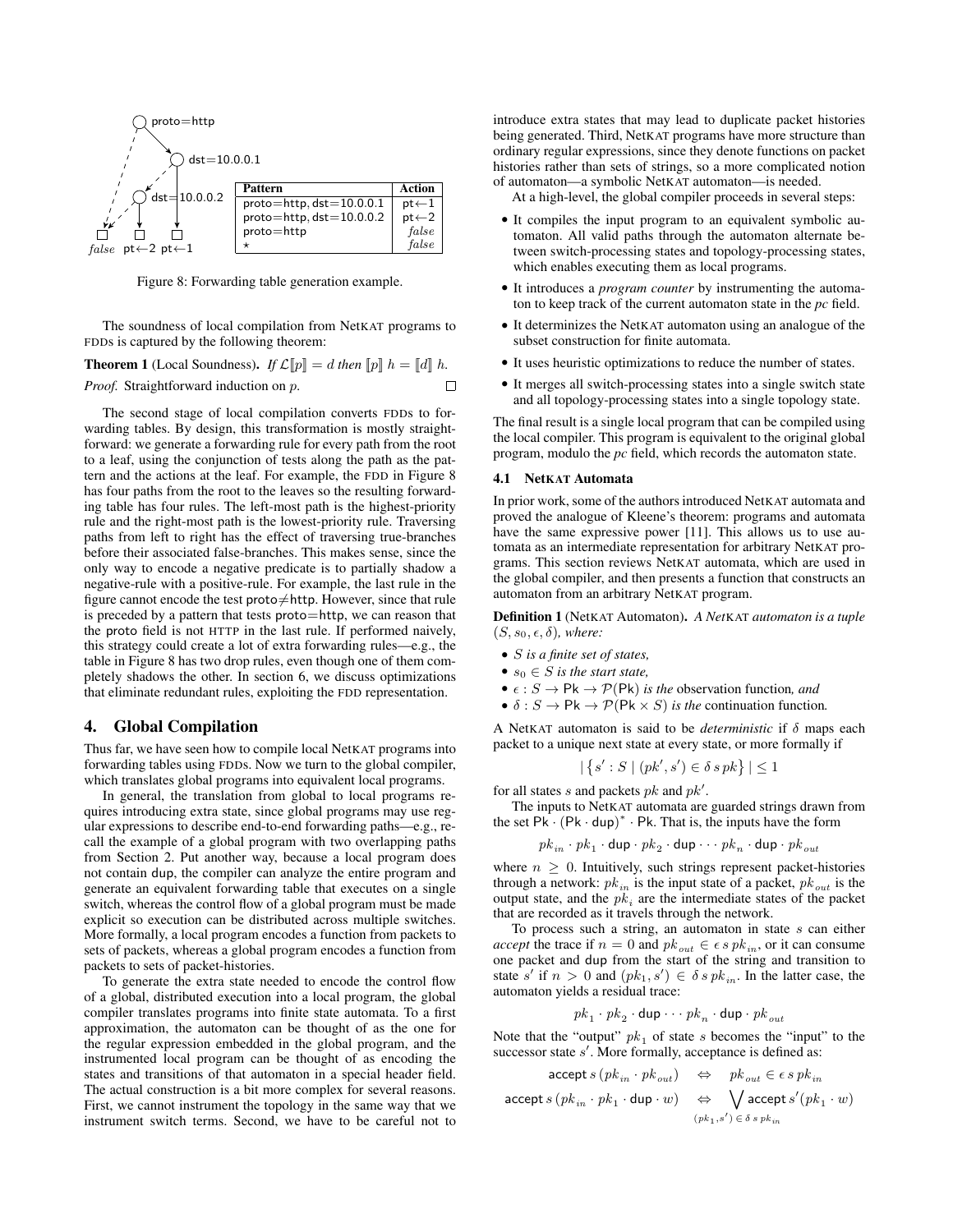| р                     | $\mathcal{E} \ p\ $ : Pol             | $\mathcal{D}\llbracket p\rrbracket : \mathcal{P}(\mathsf{Pol} \times L \times \mathsf{Pol})$ |
|-----------------------|---------------------------------------|----------------------------------------------------------------------------------------------|
| $\alpha$              | a                                     |                                                                                              |
| $f \leftarrow n$      | $f \leftarrow n$                      |                                                                                              |
| $\mathsf{dup}^{\ell}$ | false                                 | $\{\langle true, \ell, true \rangle\}$                                                       |
| $q + r$               | $\mathcal{E}[q] + \mathcal{E}[r]$     | $\mathcal{D}\llbracket q \rrbracket \cup \mathcal{D}\llbracket r \rrbracket$                 |
| $q \cdot r$           | $\mathcal{E}[q] \cdot \mathcal{E}[r]$ | $\mathcal{D}[q] \cdot r \cup \mathcal{E}[q] \cdot \mathcal{D}[r]$                            |
| $q^*$                 | $\mathcal{E}[[q]]*$                   | $\mathcal{E}[[q^*]\cdot \mathcal{D}[[q]\cdot q^*$                                            |

Figure 9: Auxiliary definitions for NetKAT automata construction.

Next, we define a function that builds an automaton  $A(p)$  from an arbitrary NetKAT program *p* such that

$$
(pk_{out}::pk_n::\ldots::\langle pk_1 \rangle) \in [p] \langle pk_{in} \rangle
$$
  

$$
\Leftrightarrow \text{accept}_{A(p)} s_0 (pk_{in} \cdot pk_1 \cdot \text{dup} \cdot \ldots \cdot pk_{out})
$$

The construction is based on Antimirov partial derivatives for regular expressions [5]. We fix a set of labels *L*, and annotate each occurrence of dup in the source program p with a unique label  $\ell \in L$ . We then define a pair of functions:

- $\mathcal{E}[\lceil \cdot \rceil] : \text{Pol} \to \text{Pol}$  and
- $\mathcal{D}[\![\cdot]\!]$  : Pol  $\rightarrow \mathcal{P}(\text{Pol} \times L \times \text{Pol})$

Intuitively,  $\mathcal{E}\llbracket p \rrbracket$  can be thought of as extracting the local components from *p* (and will be used to construct  $\epsilon$ ), while  $\mathcal{D}\llbracket p \rrbracket$  extracts the global components (and will be used to construct  $\delta$ ). A triple  $\langle d, \ell, k \rangle \in \mathcal{D}[p]$  represents the derivative of *p* with respect to dup<sup> $\ell$ </sup>. That is, *d* is the dup-free component of *p* up to dup<sup> $\ell$ </sup>, and *k* is the residual program (or *continuation*) of  $p$  after dup<sup> $\ell$ </sup>.

We calculate  $\mathcal{E}[p]$  and  $\mathcal{D}[p]$  simultaneously using a simple recursive algorithm defined in Figure 9. The definition makes use of the following abbreviations,

$$
\mathcal{D}[\![p]\!] \cdot q \triangleq \{ \langle d, \ell, k \cdot q \rangle \mid \langle d, \ell, k \rangle \in \mathcal{D}[\![p]\!] \}
$$

$$
q \cdot \mathcal{D}[\![p]\!] \triangleq \{ \langle q \cdot d, \ell, k \rangle \mid \langle d, \ell, k \rangle \in \mathcal{D}[\![p]\!] \}
$$

which lift sequencing to sets of triples in the obvious way.

The next lemma characterizes  $\mathcal{E}\llbracket p \rrbracket$  and  $\mathcal{D}\llbracket p \rrbracket$ , using the following notation to reconstruct programs from sets of triples:

$$
\sum \mathcal{D}\llbracket p\rrbracket \triangleq \sum_{\langle d,\ell,k\rangle \in \mathcal{D}\llbracket p\rrbracket} d\cdot \text{dup}\cdot k
$$

**Lemma 1** (Characterization of  $\mathcal{E}[\cdot]$  and  $\mathcal{D}[\cdot]$ ). *For all programs p, we have the following:*

*(a)*  $p \equiv \mathcal{E}[p] + \sum \mathcal{D}[p]$ .

- *(b)*  $\mathcal{E}\llbracket p \rrbracket$  *is a local program.*
- *(c) For all*  $\langle d, \ell, k \rangle \in \mathcal{D}[p]$ *, d is a local program.*
- *(d)* For all labels  $\ell$  *in*  $p$ *, there exist unique programs d and*  $k$  *such that*  $\langle d, \ell, k \rangle \in \mathcal{D}[p]$ *.*

*Proof.* By structural induction on *p*. Claims  $(b - d)$  are trivial. Claim (*a*) can be proved purely equationally using only the NetKAT axioms and the KAT-DENESTING rule from [4]. П

Lemma 1 (d) allows us to write  $k_{\ell}$  to refer to the unique continuation of  $d\mu \rho^{\ell}$ . By convention, we let  $k_0$  denote the "initial continuation," namely *p*.

Definition 2 (Program Automaton). *The Net*KAT *automaton* A(*p*) *for a program p is defined as*  $(S, s_0, \epsilon, \delta)$  *where* 

- *• S is the set of labels occurring in p, plus the initial label* 0*.*
- $s_0 \triangleq 0$
- $\bullet$   $\epsilon \ell p k \triangleq \{ p k' \mid \langle p k' \rangle \in [\![\mathcal{E}[\![k_\ell]\!]]\!]\langle p k \rangle \}$

•  $\delta \ell p k \triangleq \{(pk', \ell') | \langle d, \ell', k \rangle \in \mathcal{D}[[k_{\ell}]] \wedge \langle pk' \rangle \in [[d]]\langle pk \rangle\}$ 

Theorem 2 (Program Automaton Soundness). *For all programs p, packets pk and histories h, we have*

 $h \in [p] \langle pk_{in} \rangle \Leftrightarrow$  accept  $s_0$   $(pk_{in} \cdot pk_1 \cdot \text{dup} \cdot \cdot pk_n \cdot \text{dup} \cdot pk_{out})$ *where*  $h = pk_{out}::pk_n::\cdots::\langle pk_1 \rangle$ .

*Proof.* We first strengthen the claim, replacing  $\langle p k_{in} \rangle$  with an arbitrary history  $pk_{in}::h'$ ,  $s_0$  with an arbitrary label  $\ell \in S$ , and  $p$  with  $k_{\ell}$ . We then proceed by induction on the length of the history, using Lemma 1 for the base case and induction step.  $\Box$ 

# 4.2 Local Program Generation

With a NetKAT automaton  $A(p)$  for the global program  $p$  in hand, we are now ready to construct a local program. The main idea is to make the state of the global automaton explicit in the local program by introducing a new header field *pc* (represented concretely using VLANs, MPLS tags, or any other unused header field) that keeps track of the state as the packet traverses the network. This encoding enables simulating the automaton for the global program using a single local program (along with the physical topology). We also discuss determinization and optimization, which are important for correctness and performance.

*Program counter.* The first step in local program generation is to encode the state of the automaton into its observation and transition functions using the *pc* field. To do this, we use the same structures as are used by the local compiler, FDDs. Recall that the observation function  $\epsilon$  maps input packets to output packets according to  $\mathcal{E}[[k_{\ell}]]$ , which is a dup-free NetKAT program. Hence, we can encode the observation function for a given state  $\ell$  as a conditional FDD that tests whether *pc* is  $\ell$  and either behaves like the FDD for  $\mathcal{E}[[k_{\ell}]]$  or *false*. We can encode the continuation function  $\delta$  as an FDD in a similar fashion, although we also have to set the *pc* to each successor state s'. This symbolic representation of automata using FDDs allows us to efficiently manipulate automata despite the large size of their "input alphabet", namely  $|Pk \times Pk|$ . In our implementation we introduce the *pc* field and FDDs on the fly as automata are constructed, rather than adding them as a post-processing step, as is described here for ease of exposition.

*Determinization.* The next step in local program generation is to determinize the NetKAT automaton. This step turns out to be critical for correctness—it eliminates extra outputs that would be produced if we attempted to directly implement a nondeterministic NetKAT automaton. To see why, consider a program of the form  $p + p$ . Intuitively, because union is an idempotent operation, we expect that this program will behave the same as just a single copy of *p*. However, this will not be the case when *p* contains a dup: each occurrence of dup will be annotated with a different label. Therefore, when we instrument the program to track automaton states, it will create two packets that are identical expect for the *pc* field, instead of one packet as required by the semantics. The solution to this problem is simply to determinize the automaton before converting it to a local program. Determinization ensures that every packet trace induces a unique path through the automaton and prevents duplicate packets from being produced. Using FDDs to represent the automaton symbolically is crucial for this step: it allows us to implement a NetKAT analogue of the subset construction efficiently.

*Optimization.* One practical issue with building automata using the algorithms described so far is that they can use a large number of states—one for each occurrence of dup in the program—and determinization can increase the number of states by an exponential factor. Although these automata are not wrong, attempting to compile them can lead to practical problems since extra states will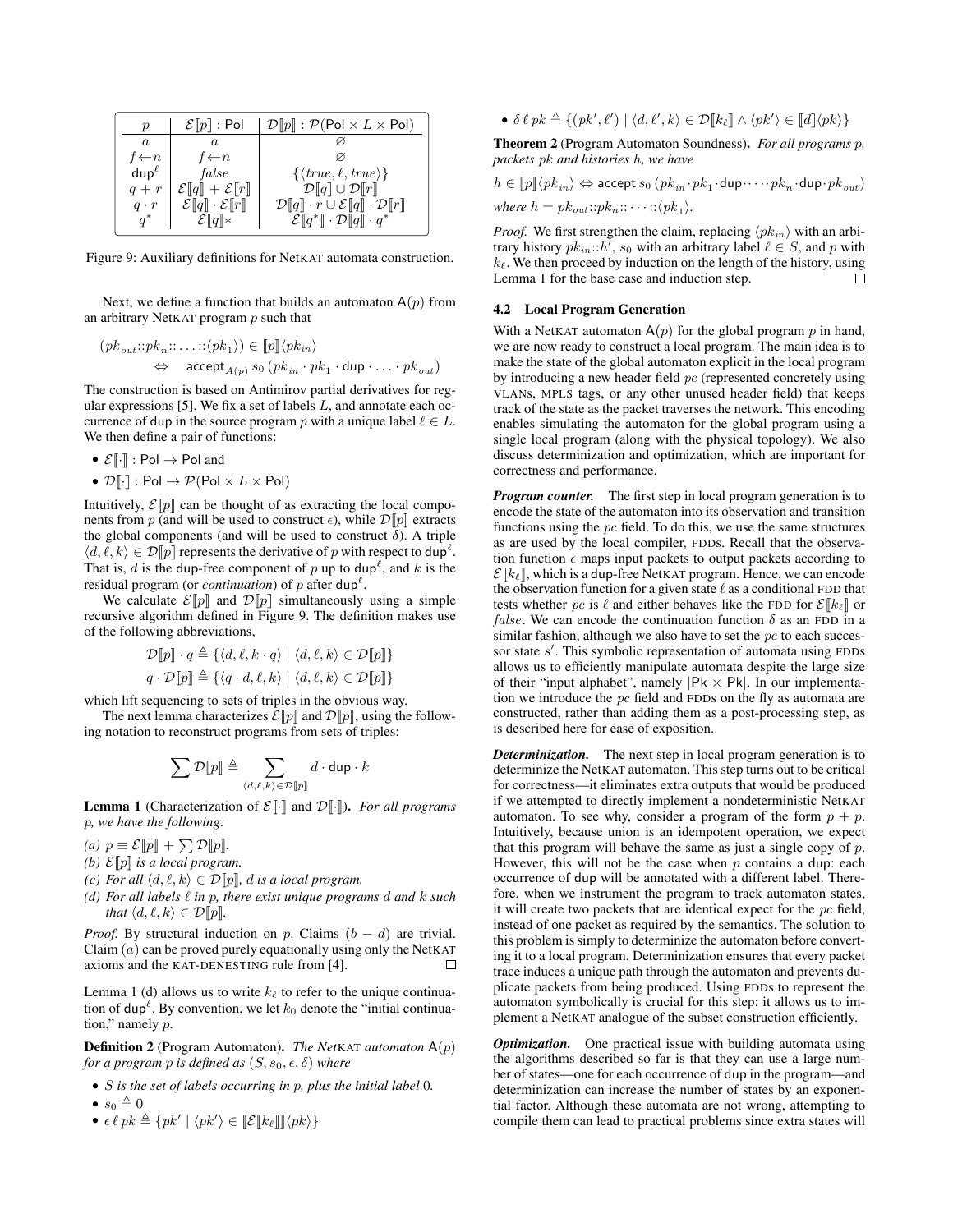trigger a proliferation of forwarding rules that must be installed on switches. Because switches today often have limited amounts of memory—often only a few thousand forwarding rules—reducing the number of states is an important optimization. An obvious idea is to optimize the automaton using (generalizations of) textbook minimization algorithms. Unfortunately this would be prohibitively expensive since deciding whether two states are equal is a costly operation in the case of NetKAT automata. Instead, we adopt a simple heuristic that works well in practice and simply merge states that are identical. In particular, by representing the observation and transition functions as FDDs, which are hash consed, testing equality is cheap—simple pointer comparisons.

*Local Program Extraction.* The final step is to extract a local program from the automaton. Recall from Section 2 that, by definition, links are enclosed by dups on either side, and links are the only NetKAT terms that contain dups or modify the switch field. It follows that every global program gives rise to a bipartite NetKAT automaton in which all accepting paths alternate between "switch states" (which do not modify the switch field) and "link states" (which forward across links and do modify the switch field), beginning with a switch state. Intuitively, the local program we want to extract is simply the union of of the  $\epsilon$  and  $\delta$  FDDs of all switch states (recall Lemma 1 (a)), with the link states implemented by the physical network. Note however, that the physical network will neither match on the *pc* nor advance the *pc* to the next state (while the link states in our automaton do). To fix the latter, we observe that any link state has a unique successor state. We can thus simply advance the *pc* by two states instead of one at every switch state, anticipating the missing *pc* modification in link states. To address the former, we employ the equivalence

$$
[sw_1:pt_1] \rightarrow [sw_2:pt_2] \equiv sw=1 \cdot pt=1 \cdot t \cdot sw=2 \cdot pt=2
$$

It allows us to replace links with the entire topology if we modify switch states to match on the appropriate source and destination locations immediately before and after transitioning across a link. After modifying the  $\epsilon$  and  $\delta$  FDDs accordingly and taking the union of all switch states as described above, the resulting FDD can be passed to the local compiler to generate forwarding tables.

The tables will correctly implement the global program provided the physical topology (*in, t, out*) satisfies the following:

- $p \equiv in \cdot p \cdot out$ , i.e. the global program specifies end-to-end forwarding paths
- *• t* implements at least the links used in *p*.
- $t \cdot in \equiv false \equiv out \cdot t$ , *i.e.* the *in* and *out* predicates should not include locations that are internal to the network.

# 5. Virtual Compilation

The third and final stage of our compiler pipeline translates virtual programs to physical programs. Recall that a virtual program is one that is defined over a virtual topology. Network virtualization can make programs easier to write by abstracting complex physical topologies to simpler topologies and also makes programs portable across different physical topologies. It can even be used to multiplex several virtual networks onto a single physical network—*e*.*g*., in multi-tenant datacenters [19].

To compile a virtual program, the compiler needs to know the mapping between virtual switches, ports, and links and their counterparts at the physical level. The programmer supplies a virtual program *v*, a virtual topology *t*, sets of ingress and egress locations for  $t$ , and a relation  $R$  between virtual and physical ports. The relation  $R$  must map each physical ingress to a virtual ingress, and conversely for egresses, but is otherwise unconstrained—e.g., it need not be injective or even a function. $<sup>2</sup>$  The constraints on in-</sup> gresses and egresses ensures that each packet entering the physical network lifts uniquely to a packet in the virtual network, and similarly for packets editing the virtual network. During execution of the virtual program, each packet can be thought of as having two locations, one in the virtual network and one in the physical network; *R* defines which pairs of locations are consistent with each other. For simplicity, we assume the virtual program is a local program. If it is not, the programmer can use the global compiler to put it into local form.

*Overview.* To execute a virtual program on a physical network, possibly with a different underlying topology, the compiler must (i) instrument the program to keep track of packet locations in the virtual topology and (ii) implement forwarding between locations that are adjacent in the virtual topology using physical paths. To achieve this, the virtual compiler proceeds as follows:

- 1. It instruments the program to use the virtual switch (vsw) and virtual port (vpt) fields that track of the location of the packet in the virtual topology.
- 2. It constructs a *fabric*: a NetKAT program that updates the physical location of a packet when its virtual location changes and vice versa, after each step of processing to restore consistency with respect to the virtual-physical relation, *R*.
- 3. It assembles the final program by combining  $v$  with the fabric, eliminating the vsw and vpt fields, and compiling the result using the global compiler.

Most of the complexity arises in the second step because there may be many valid fabrics (or there may be none). However, this step is independent of the virtual program. The fabric can be computed once and for all and then be reused as the program changes. Fabrics can be generated in several ways—*e*.*g*., to minimize a costs such as path length or latency, maximize disjointness, etc.

*Instrumentation.* To keep track of a packet's location in the virtual network, we introduce new packet fields vsw and vpt for the virtual switch and the virtual port, respectively. We replace all occurrences of the sw or pt field in the program *v* and the virtual topology *t* with vsw and vpt respectively using a simple textual substitution. Packets entering the physical network must be lifted to the virtual network. Hence, we replace *in* with a program that matches on all physical ingress locations I and initializes vsw and vpt in accordance with *R*:

$$
\begin{array}{l} \displaystyle in' \triangleq \hspace{-2mm} \sum_{(sw,\,pt) \in \mathbb{I}} \mathsf{sw} {=} sw \cdot \mathsf{pt} {=} pt \cdot \mathsf{vsw} {\gets} vsw \cdot \mathsf{vpt} {\gets} \mathit{vpt} \\ \scriptstyle (vsw,\mathit{vpt}) \; \mathcal{R} \; (sw,\mathit{pt}) \end{array}
$$

Recall that we require  $R$  to relate each location in  $\mathbb I$  to at most one virtual ingress, so the program lifts each packet to at most one ingress location in the virtual network. The vsw and vpt fields are only used to track locations during the early stages of virtual compilation. They are completely eliminated in the final assembly. Hence, we will not need to introduce additional tags to implement the resulting physical program.

*Fabric construction.* Each packet can be thought of as having two locations: one in the virtual topology and one in the underlying physical topology. After executing in', the locations are consistent according to the virtual-physical relation *R*. However, consistency can be broken after each step of processing using the virtual program *v* or virtual topology *t*. To restore consistency, we construct

<sup>&</sup>lt;sup>2</sup> Actually, we can relax this condition slightly and allow physical ingresses to map to zero or one virtual ingresses—if a physical ingress has no corresponding representative in the virtual network, then packets arriving at that ingress will not be admitted to the virtual network.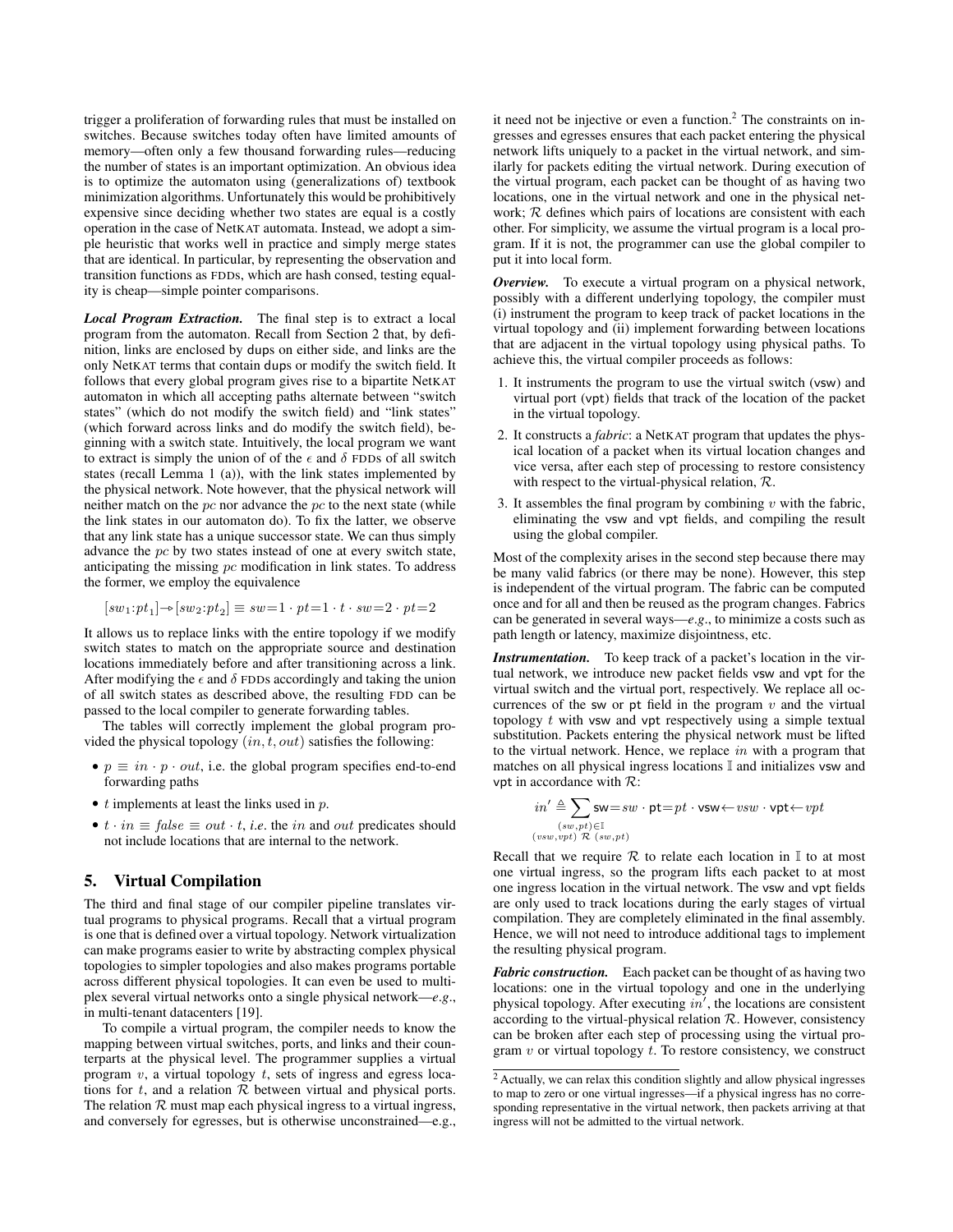| $\frac{(\mathit{vsw}, \mathit{vpt}, \mathtt{I}) \rightarrow_{v} (\mathit{vsw}, \mathit{vpt}', \mathtt{0})}{\left[\begin{matrix} (\mathit{vsw}, \mathit{vpt}, \mathtt{I}) \\ (\mathit{sw}, \mathit{pt}, \mathtt{I}) \end{matrix}\right] \rightarrow \left[\begin{matrix} (\mathit{vsw}, \mathit{vpt}', \mathtt{0}) \\ (\mathit{sw}, \mathit{pt}, \mathtt{I}) \end{matrix}\right]} \quad \mathcal{V}\text{-}\text{POL}$ |
|-----------------------------------------------------------------------------------------------------------------------------------------------------------------------------------------------------------------------------------------------------------------------------------------------------------------------------------------------------------------------------------------------------------------------|
| $\frac{(\mathit{vsw},\mathit{vpt},\mathbf{0})\rightarrow_\mathit{v} (\mathit{vsw}',\mathit{vpt}',\mathbf{I})}{\left[(\mathit{vsw},\mathit{vpt},\mathbf{0})\right]\rightarrow\left[(\mathit{vsw}',\mathit{vpt}',\mathbf{I})\right]}\,\,\mathcal{V}\text{-}\mathrm{TOPO}\,\\ \left(\mathit{sw},\mathit{pt},\mathbf{0})\right)$                                                                                          |
| $(sw, pt, I) \rightarrow_n^+ (sw', pt', 0)$<br>$\left(\textit{vsw}, \textit{vpt}\right)\mathcal{R}\left(\textit{sw}', \textit{pt}'\right)$<br>$\overline{\left[\begin{matrix} (vsw, vpt, \mathsf{0}) \\ (sw, pt, \mathsf{I}) \end{matrix}\right]} \rightarrow \overline{\left[\begin{matrix} (vsw, vpt, \mathsf{0}) \\ (sw', pt', \mathsf{0}) \end{matrix}\right]}$                                                   |
| $(sw, pt, 0) \rightarrow_p^+ (sw', pt', 1)$<br>$(vsw, vpt) \mathcal{R} (sw', pt')$<br>$\overline{\left[\begin{matrix} (vsw, vpt, \texttt{I}) \\ (sw, pt, \texttt{0}) \end{matrix} \right]} \rightarrow \overline{\left[\begin{matrix} (vsw, vpt, \texttt{I}) \\ (sw', pt', \texttt{I}) \end{matrix} \right]}$                                                                                                         |
| $\left(\textit{vsw}, \textit{vpt}\right)\mathcal{R}\left(\textit{sw}, \textit{pt}\right)$<br>$\left[\overbrace{(sw, vpt, \mathtt{I})}^{(vsw, vpt, \mathtt{I})}\right] \rightarrow \left[\overbrace{(sw, vpt, \mathtt{I})}^{(vsw, vpt, \mathtt{I})}\right]^{\mathcal{F}\text{-LOOP-IN}}$                                                                                                                               |
| $(sw, pt, 0) \rightarrow_p^* (sw', pt', 0)$<br>$\frac{(vsw, vpt)\mathop{\tilde{\mathcal{R}}}\limits^{\curvearrowright}(sw',pt')}{\left[(sw, vpt, \mathsf{0})\brack(w, \mathsf{Loop} pt, \mathsf{1})\right] \to \left[(sw, vpt, \mathsf{0})\brack(w', pt', \mathsf{0})\right]} \mathop{\mathcal{F}\text{-} \mathsf{LOOP\text{-}OUT}}$                                                                                  |

Figure 10: Fabric game graph edges.

a *fabric* comprising programs *fin* and *fout* from the virtual and physical topologies and  $R$ , and insert it into the program:

 $q \triangleq in' \cdot (v \cdot f_{out}) \cdot (t \cdot f_{in} \cdot v \cdot f_{out})^* \cdot out$ 

In this program, *v* and *t* alternate with  $f_{out}$  and  $f_{in}$  in processing packets, thereby breaking and restoring consistency repeatedly. Intuitively, it is the job of the fabric to keep the virtual and physical locations in sync.

This process can be viewed as a two-player game between a virtual player  $V$  (embodied by  $v$  and  $t$ ) and a fabric player  $\mathcal F$ (embodied by *fout* and *fin* ). The players take turns moving a packet across the virtual and the physical topology, respectively. Player *V* wins if the fabric player  $\bar{\mathcal{F}}$  fails to restore consistency after a finite number of steps; player  $F$  wins otherwise. Constructing a fabric now amounts to finding a winning strategy for *F*.

We start by building the game graph  $G = (V, E)$  modeling all possible ways that consistency can be broken by *V* or restored by  $\mathcal{F}$ . Nodes are pairs of virtual and physical locations,  $[l_v, l_p]$ , where a location is a 3-tuple comprising a switch, a port, and a direction that indicates if the packet entering the port (I) leaving the port (O). The rules in Figure 10 determine the edges of the game graph:

• The edge  $[l_v, l_p] \rightarrow [l'_v, l_p]$  exists if  $V$  can move packets from  $l_v$  to  $l'_v$ . There are two ways to do so: either *V* moves packets across a virtual switch (*V*-POL) or across a virtual link (*V*-TOPO). In the inference rules, we write  $\rightarrow$ <sub>v</sub> to denote a single hop in the virtual topology:

$$
(vsw, vpt, d) \rightarrow_v (vsw', vpt', d')
$$

**Reachable Nodes**  
\n
$$
\frac{(sw, pt) \in \mathbb{I} \qquad (vsw, vpt) \mathcal{R} (sw, pt)}{[(vw, vt, I)] \in V} \text{ING}
$$
\n
$$
\frac{u \in V \qquad u \to v}{v \in V} \text{Trans}
$$
\n**Fatal Nodes**  
\n
$$
v = \begin{bmatrix} (vsw, vpt, d_1) \\ (sw, pt, d_2) \end{bmatrix} \in V \qquad d_1 \neq d_2
$$
\n
$$
\frac{\forall u. v \to u \Rightarrow u \text{ is fatal}}{v \text{ is fatal}} \mathcal{F}\text{-FATAL}
$$
\n
$$
v = \begin{bmatrix} (vsw, vpt, d_1) \\ (sw, pt, d_2) \end{bmatrix} \in V \qquad d_1 = d_2
$$
\n
$$
\frac{u}{\exists u. v \to u \land u \text{ is fatal}} \mathcal{V}\text{-FATAL}
$$
\n
$$
v \text{ is fatal}
$$

Figure 11: Reachable and fatal nodes.

if  $d = I$  and  $d' = 0$  then the hop is across one switch, but if  $d = 0$  and  $d' = I$  then the hop is across a link.

- The edge  $[l_v, l_p] \rightarrow [l_v, l'_p]$  exists if *F* can move packets from  $l_p$  to  $l'_p$ . When *F* makes a move, it must restore physical-virtual consistency (the  $R$  relation in the premise of  $F$ -POL and  $F$ -TOPO). To do so, it may need to take several hops through the physical network (written as  $\rightarrow_p^+$ ).
- *•* In addition, *F* may leave a packet at their current location, if the location is already consistent (*F*-LOOP-IN and *F*-LOOP-OUT). Note that these force a packet located at physical location (*sw, pt,* O) to leave through port *pt* eventually. Intuitively, once the fabric has committed to emitting the packet through a given port, it can only delay but not withdraw that commitment.

Although these rules determine the complete game graph, all packets enter the network at an ingress location (determined by the *in'* predicate). Therefore, we can restrict our attention to only those nodes that are reachable from the ingress (reachable nodes in Figure 11). In the resulting graph  $G = (V, E)$ , every path represents a possible trajectory that a packet processed by *q* may take through the virtual and physical topology.

In addition to removing unreachable nodes, we must remove *fatal nodes*, which are the nodes where  $F$  is unable to restore consistency and thus loses the game. *F*-FATAL says that any state from which  $F$  is unable to move to a non-fatal state is fatal. In particular, this includes states in which  $\mathcal F$  cannot move to any other state at all. *V*-FATAL says that any state in which  $V$  can move to a fatal state is fatal. Intuitively, we define such states to be fatal since we want the fabric to work for any virtual program the programmer may write. Fatal states can be removed using a simple backwards traversal of the graph starting from nodes without outgoing edges. This process may remove ingress nodes if they turn out to be fatal. This happens if and only if there exists no fabric that can always restore consistency for arbitrary virtual programs. Of course, this case can only arise if the physical topology is not bidirectional.

*Fabric selection.* If all ingress nodes withstand pruning, the resulting graph encodes exactly the set of all winning strategies for *F*, *i*.*e*. the set of all possible fabrics. A fabric is a subgraph of *G* that contains the ingress, is closed under all possible moves by the virtual program, and contains exactly one edge out of every state in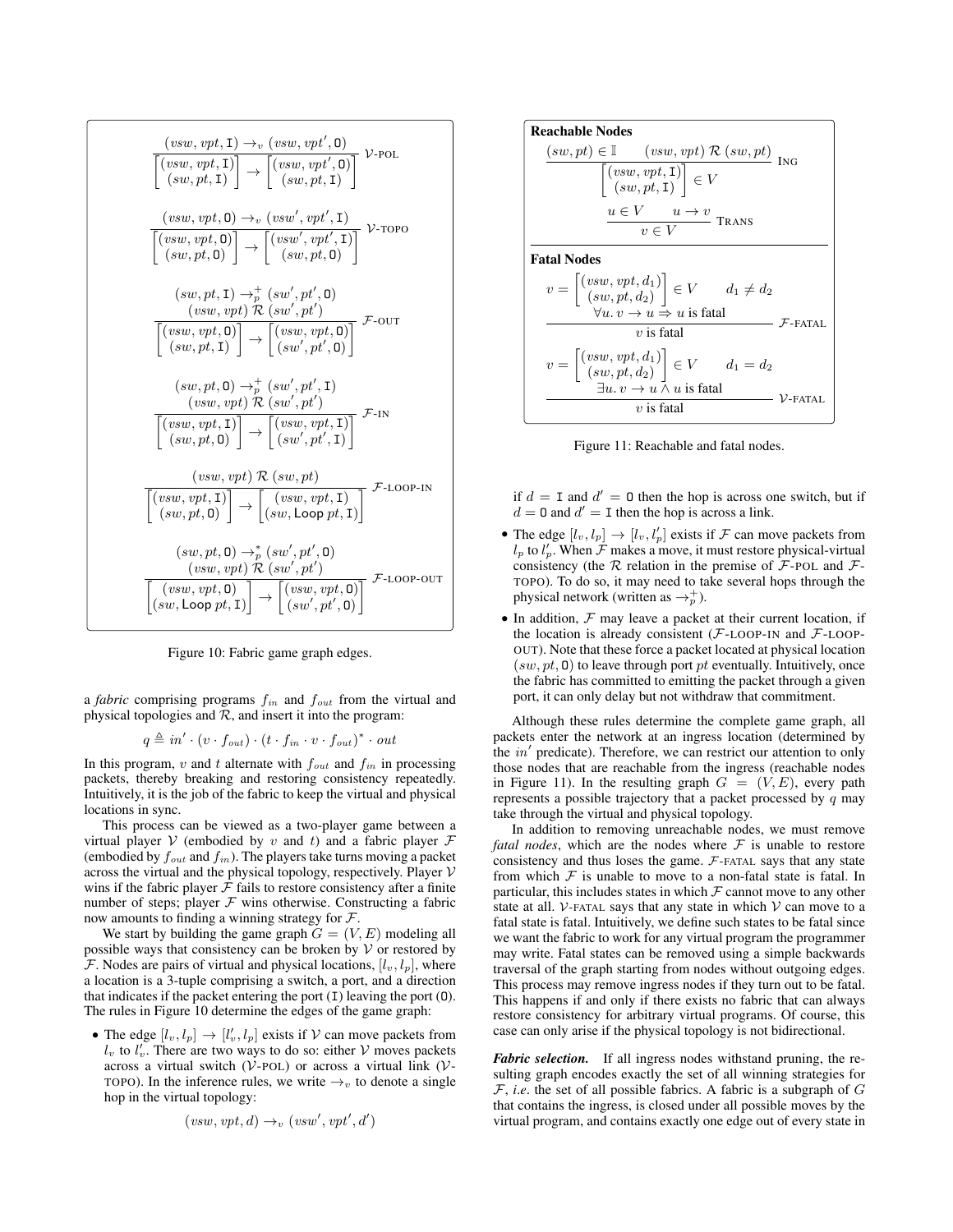

(a) Routing on *k*-pod fat-trees.

(b) Destination-based routing on topology zoo.

(c) Time needed to compile SDX benchmarks.

Figure 12: Experimental results: compilation time.

which  $\mathcal F$  has to restore consistency. The  $\mathcal F$ -edges must be labeled with concrete paths through the physical topology, as there may exist several paths implementing the necessary multi-step transportation from the source node to the target node.

In general, there may be many fabrics possible and the choice of different *F*-edges correspond to fabrics with different characteristics, such as minimizing hop counts, maximizing disjoint paths, and so on. Our compiler implements several simple strategies. For example, given a metric  $\phi$  on paths (such as hop count), our greedy strategy starts at the ingresses and adds a node whenever it is reachable through an edge *e* rooted at a node *u* already selected, and e is (i) any *V*-player edge or (ii) the *F*-player edge with path  $\pi$  minimizing  $\phi$  among all edges and their paths rooted at  $u$ .

After a fabric is selected, it is straightforward to encode it as a NetKAT term. Every *F*-edge  $[l_v, l_p] \rightarrow [l_v, l'_p]$  in the graph is encoded as a NetKAT term that matches on the locations  $l_v$  and  $l_p$ , forwards along the corresponding physical path from  $l_p$  to  $l'_p$ , and then resets the virtual location to  $l_v$ . Resetting the virtual location is semantically redundant but will make it easy to eliminating the vsw and vpt fields. We then take  $f_{in}$  to be the union of all  $\mathcal{F}\text{-IN-}$ edges, and  $f_{out}$  to be the union of all  $\mathcal{F}\text{-}\text{OUT-edges. }$  NetKAT's global abstractions play a key role, providing the building blocks for composing multiple overlapping paths into a unified fabric.

*End-to-end Compilation.* After the programs  $in', f_{in}$ , and  $f_{out}$ , are calculated from  $R$ , we assemble the physical program  $q$ , defined above. However, one last potential problem remains: although the virtual compiler adds instrumentation to update the physical switch and port fields, the program still matches and updates the virtual switch (vsw) and virtual port (vpt). However, note that by construction of *q*, any match on the vsw or vpt field is preceded by a modification of those fields on the same physical switch. Therefore, all matches are automatically eliminated during FDD generation, and only modifications of the vsw and vpt fields remain. These can be safely erased before generating flow tables as the global compiler inserts a program counter into *q* that plays double-duty to track both the physical location and the virtual location of a packet. Hence, we only need a single tag to compile virtual programs!

## 6. Evaluation

To evaluate our compiler, we conducted experiments on a diverse set of real-world topologies and benchmarks. In practice, our compiler is a module that is used by the Frenetic SDN controller to map NetKAT programs to flow tables. Whenever network events occur, *e*.*g*., a host connects, a link fails, traffic patterns change, and so on, the controller may react by generating a new NetKAT program. Since network events may occur rapidly, a slow compiler can easily

be a bottleneck that prevents the controller from reacting quickly to network events. In addition, the flow tables that the compiler generates must be small enough to fit on the available switches. Moreover, as small tables can be updated faster than large tables, table size affects the controller's reaction time too.

Therefore, in all the following experiments we measure flowtable compilation time and flow-table size. We apply the compiler to programs for a variety of topologies, from topology designs for very large datacenters to a dataset of real-world topologies. We highlight the effect of important optimizations to the fundamental FDD-based algorithms. We perform all experiments on 32-core, 2.6 GHz Intel Xeon E5-2650 machines with 64GB RAM.<sup>3</sup> We repeat all timing experiments ten times and plot their average.

*Fat trees.* A fat-tree [2] is a modern datacenter network design that uses commodity switches to minimize cost. It provides several redundant paths between hosts that can be used to maximize available bandwidth, provide backup paths, and so on. A fat-tree is organized into pods, where a *k*-pod fat-tree topology can support up to  $\frac{k^3}{4}$  hosts. A real-world datacenter might have up to 48 pods [2]. Therefore, our compiler should be able to generate forwarding programs for a 48-pod fat tree relatively quickly.

Figure 12a shows how the time needed to generate all flow tables varies with the number of pods in a fat-tree.<sup>4</sup> The graph shows that we take approximately 30 seconds to produce tables for 48-pod fat trees (*i*.*e*., 27,000 hosts) and less than 120 seconds to generate programs for 60-pod fat trees (*i*.*e*., 54,000 hosts).

This experiment shows that the compiler can generate tables for large datacenters. But, this is partly because the fat-tree forwarding algorithm is topology-dependent and leverages symmetries to minimize the amount of forwarding rules needed. Many real-world topologies are not regular and require topology-independent forwarding programs. In the next section, we demonstrate that our compiler scales well with these topologies too.

*Topology Zoo.* The *Topology Zoo* [18] is a dataset of a few hundred real-world network topologies of varying size and structure. For every topology in this dataset, we use *destination-based routing* to connect all nodes to each other. In destination-based routing, each switch filters packets by their destination address and forwards them along a spanning-tree rooted at the destination. Since each switch must be able to forward to any destination, the total number of rules must be  $O(n^2)$  for an *n*-node network.

<sup>3</sup> Our compiler is single-threaded and doesn't leverage multicore.

<sup>4</sup> This benchmark uses the switch-specialization optimization, which we describe in the next section.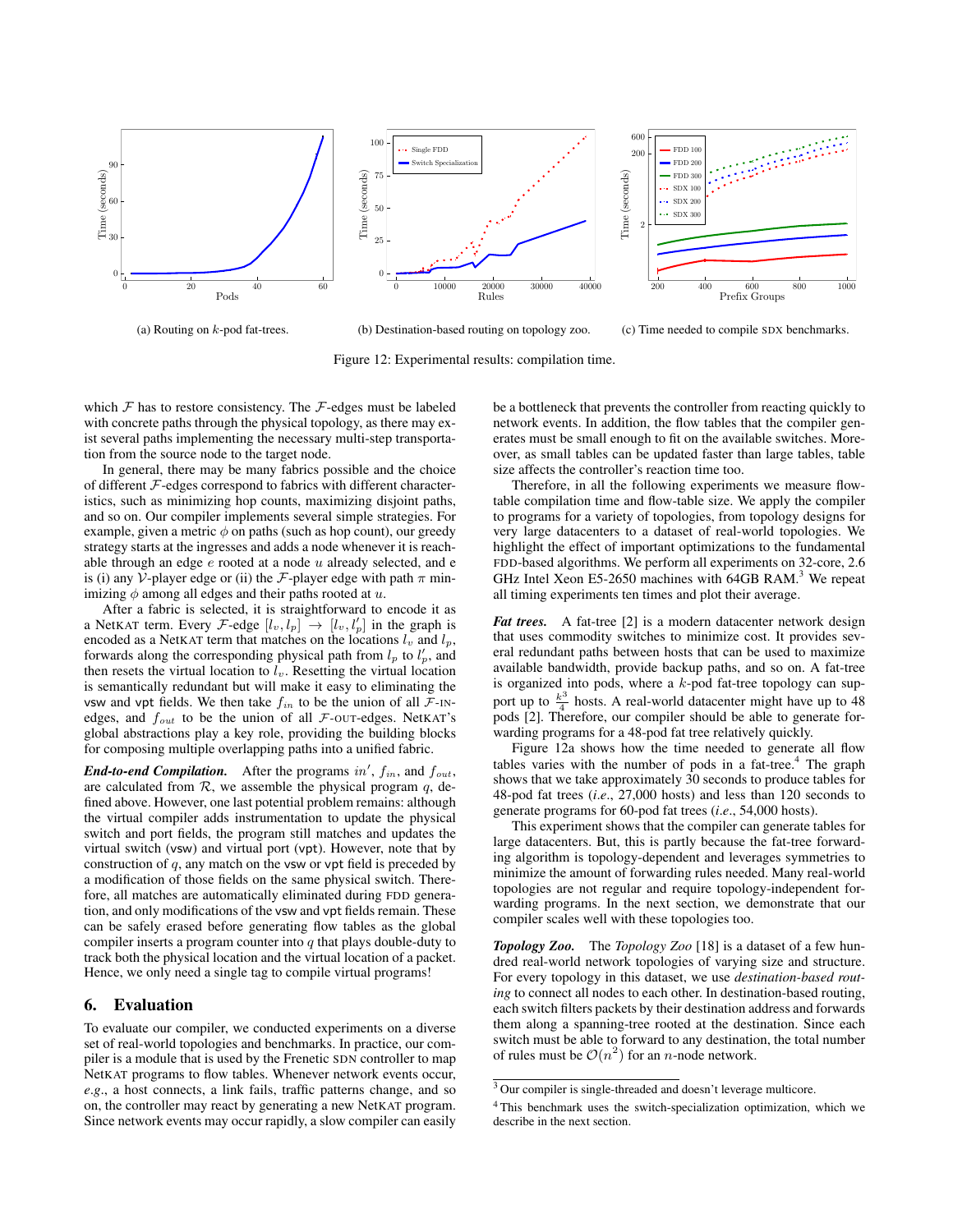

Figure 13: Experimental results: forwarding table compression and global compilation.

Figure 12b shows how the running time of the compiler varies across the topology zoo benchmarks. The curves are not as smooth as the curve for fat-trees, since the complexity of forwarding depends on features of network topology. Since the topology zoo is so diverse, this is a good suite to exercise the *switch specialization* optimization that dramatically reduces compile time.

A direct implementation builds of the local compiler builds one FDD for the entire network and uses it to generate flow tables for each switch. However, since several FDD (and BDD) algorithms are fundamentally quadratic, it helps to first specialize the program for each switch and then generate a small FDD for each switch in the network (*switch specialization*). Building FDDs for several smaller programs is typically much faster than building a single FDD for the entire network. As the graph shows, this optimization has a dramatic effect on all but the smallest topologies.

*SDX.* Our experiments thus far have considered some quite large forwarding programs, but none of them leverage software-defined networking in any interesting way. In this section, we report on our performance on benchmarks from a recent SIGCOMM paper [13] that proposes a new application of SDN.

An Internet exchange point (IXP) is a physical location where networks from several ISPs connect to each other to exchange traffic. Legal contracts between networks are often implemented by routing programs at IXPs. However, today's IXPs use baroque protocols the needlessly limit the kinds of programs that can be implemented. A Software-defined IXP (an "SDX" [13]) gives participants fine-grained control over packet-processing and peering using a high-level network programming language. The SDX prototype uses Pyretic [25] to encode policies and presents several examples that demonstrate the power of an expressive network programming language.

We build a translator from Pyretic to NetKAT and use it to evaluate our compiler on SDXs own benchmarks. These benchmarks simulate a large IXP where a few hundred peers apply programs to several hundred prefix groups. The dashed lines in Figure 12c reproduce a graph from the SDX paper, which shows how compilation time varies with the number of prefix groups and the number of participants in the SDX.<sup>5</sup> The solid lines show that our compiler is orders of magnitude faster. Pyretic takes over 10 minutes to compile the largest benchmark, but our compiler only takes two seconds.

Although Pyretic is written in Python, which is a lot slower than OCaml, the main problem is that Pyretic has a simple table-based compiler that does not scale (Section 2). In fact, the authors of SDX had to add several optimizations to get the graph depicted. Despite these optimizations, our FDD-based approach is substantially faster.

The SDX paper also reports flow-table sizes for the same benchmark. At first, our compiler appeared to produce tables that were twice as large as Pyretic. Naturally, we were unhappy with this result and investigated. Our investigation revealed a bug in the Pyretic compiler, which would produce incorrect tables that were artificially small. The authors of SDX have confirmed this bug and it has been fixed in later versions of Pyretic. We are actively working with them to port SDX to NetKAT to help SDX scale further.

*Classbench.* Lastly, we compile ACLs generated using *Classbench* [32]. These are realistic firewall rules that showcase another optimization: it is often possible to significantly compress tables by combining and eliminating redundant rules.

We build an optimizer for the flow-table generation algorithm in Figure 8. Recall that that we generate flow-tables by converting every complete path in the FDD into a rule. Once a path has been traversed, we can remove it from the FDD without harm. However, naively removing a path may produce an FDD that is not reduced. Our optimization is simple: we remove paths from the FDD as they are turned into rules and ensure that the FDD is reduced at each step. When the last path is turned into a rule, we are left with a trivial FDD. This iterative procedure prevents several unnecessary rules from being generated. It is possible to implement other canonical optimizations. But, this optimization is unique because it leverages properties of reduced FDDs. Figure 13a shows that this approach can produce 30% fewer rules on average than a direct implementation of flow-table generation. We do not report running times for the optimizer, but it is negligible in all our experiments.

*Global compiler.* The benchmarks discussed so far only use the local compiler. In this section, we focus on the global compiler. Since the global compiler introduces new abstractions, we can't apply it to existing benchmarks, such as SDX, which use local programs. Instead, we need to build our own benchmark suite of global programs. To do so, we build a generator that produces global programs that describe paths between hosts. Again, an *n*node topology has  $O(n^2)$  paths. We apply this generator to the Topology Zoo, measuring compilation time and table size:

• *Compilation time:* since the global compiler leverages FDDs, we can expect automaton generation to be fast. However, global compilation involves other steps such as determinization and localization and their effects on compilation time may matter. Figure 13c shows how compilation time varies with the total number of rules generated. This graph does grow faster than local compilation time on the same benchmark (the red, dashed

<sup>5</sup> We get nearly the same numbers as the SDX paper on our hardware.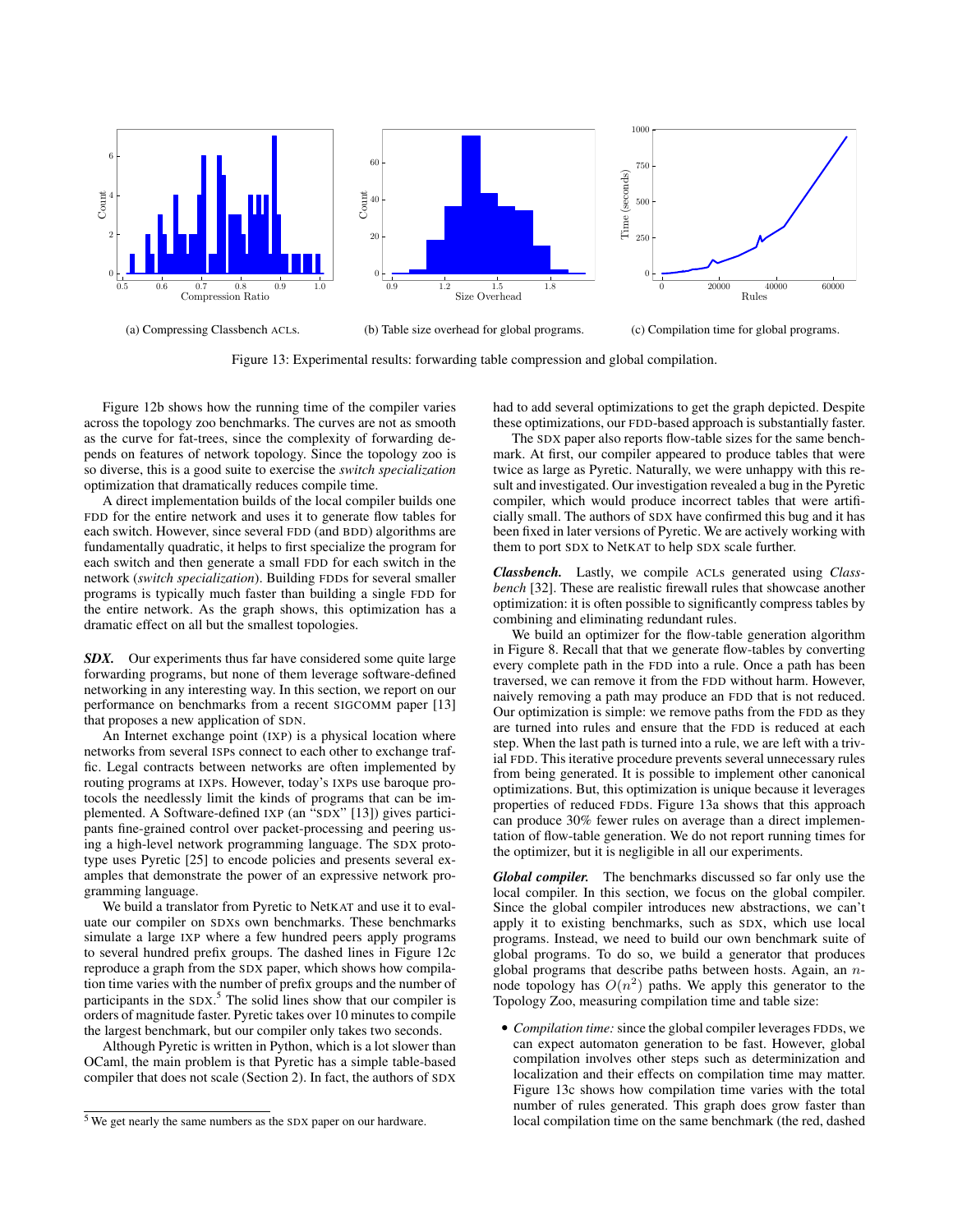

Figure 14: Three fabrics optimizing different metrics

line in Figure 12b). Switch-specialization, which dramatically reduces the size of FDDs and hence compilation time, does not work on global programs. Therefore, it makes most sense to compare this graph to local compilation with a single FDD.

*• Table size:* The global compiler has some optimizations to eliminate unnecessary states, which produces fewer rules. However, it it does not fully minimize NetKAT automata thus it may produce more rules than equivalent local programs. Figure 13b shows that on the topology zoo, global routing produces tables that are no more than twice as large as local routing.

We belive these results are promising: we spent a lot of time tuning the local compiler, but the global compiler is an early prototype with much room for improvement.

*Virtualization case study.* Finally, we present a small case study that showcases the virtual compiler on a snapshot of the AT&T backbone network circa 2007–2008. This network is part of the Topology Zoo and shown in Figure 14. We construct a "one big switch" virtual network and use it to connect five nodes (highlighted in green) to each other:

$$
\sum_{n=1}^{5} \textsf{dst}{=}10.0.0.n \cdot \textsf{pt} {\gets} n
$$

To map the virtual network to the physical network, we generate three different fabrics: (a) a fabric that minimizes the total number of links used across the network, (b) a fabric that minimizes the number of hops between hosts, and (c) a fabric that minimizes the physical length of the path between hosts. In the figure, the links utilized by each of these fabrics is highlighted in red.

The three fabrics give rise to three very different implementations of the same virtual program. Note that the program and the fabric are completely independent of each other and can be updated independently. For example, the operator managing the physical network could change the fabric to implement a new SLA, *e*.*g*. move from minimum-utilization to shortest-paths. This change requires no update to the virtual program; the network would witness performance improvement for free. Similarly, the virtual network operator could decide to implement a new firewall policy in the virtual network or change the forwarding behavior. The old fabric would work seamlessly with this new virtual program without intervention by the physical network operator. In principle, our compiler could even be used repeatedly to virtualize virtual networks.

# 7. Related Work

A large body of work has explored the design of high-level languages for SDN programming [8, 19, 24, 25, 28, 29, 33]. Our work is unique in its focus on the task of engineering efficient compilers that scale up to large topologies as well as expressive global and virtual programs.

An early paper by Monsanto et al. proposed the NetCore language and presented an algorithm for compiling programs based on forwarding tables [24]. Subsequent work by Guha *et al*. developed a verified implementation of NetCore in the Coq proof assistant [12]. Anderson et al. developed NetKAT as an extension to NetCore and proposed a compilation algorithm based on manipulating nested conditionals, which are essentially equivalent to forwarding tables. The correctness of the algorithm was justified using NetKAT's equational axioms, but didn't handle global programs or Kleene star. Concurrent NetCore [30] grows NetCore with features that target next-generation SDN-switches. The original Pyretic paper implemented an "reactive microflow interpreter" and not a compiler [25]. However later work developed a compiler in the style of NetCore. SDX uses Pyretic to program Internet exchange points [13]. CoVisor develops incremental algorithms for maintaining forwarding table in the presence of changes to programs composed using NetCore-like operators [15]. Recent work by Jose *et al*. developed a compiler based on integer linear programming for next-generation switches, each with multiple, programmable forwarding tables [16].

A number of papers in the systems community have proposed mechanisms for implementing virtual network programs. An early workshop paper by Casado proposed the idea of network virtualization and sketched an implementation strategy based on a hypervisor [7]. Our virtual compiler extends this basic strategy by introducing a generalized notion of a fabric, developing concrete algorithms for computing and selecting fabrics, and showing how to compose fabrics with virtual programs in the context of a high-level language. Subsequent work by Koponen et al. described VMware's NVP platform, which implements hypervisor-based virtualization in multi-tenant datacenters [19]. Pyretic [25], CoVisor [15], and OpenVirteX [3] all support virtualization—the latter at three different levels of abstraction: topology, address, and control application. However, none of these papers present a complete description of algorithms for computing the forwarding state needed to implement virtual networks.

The FDDs used in our local compiler as well as our algorithms for constructing NetKAT automata are inspired by Pous's work on symbolic KAT automata [27] and work by some of the authors on a verification tool for NetKAT [11]. The key differences between this work and ours is that they focus on verification of programs whereas we develop compilation algorithms. BDDs have been used for verification for several decades [1, 6]. In the context of networks, BDDs and BDD-like structures have been used to optimize access control policies [21], TCAMs [22], and to verify [17] data plane configurations, but our work is the first to use BDDs to compile network programs.